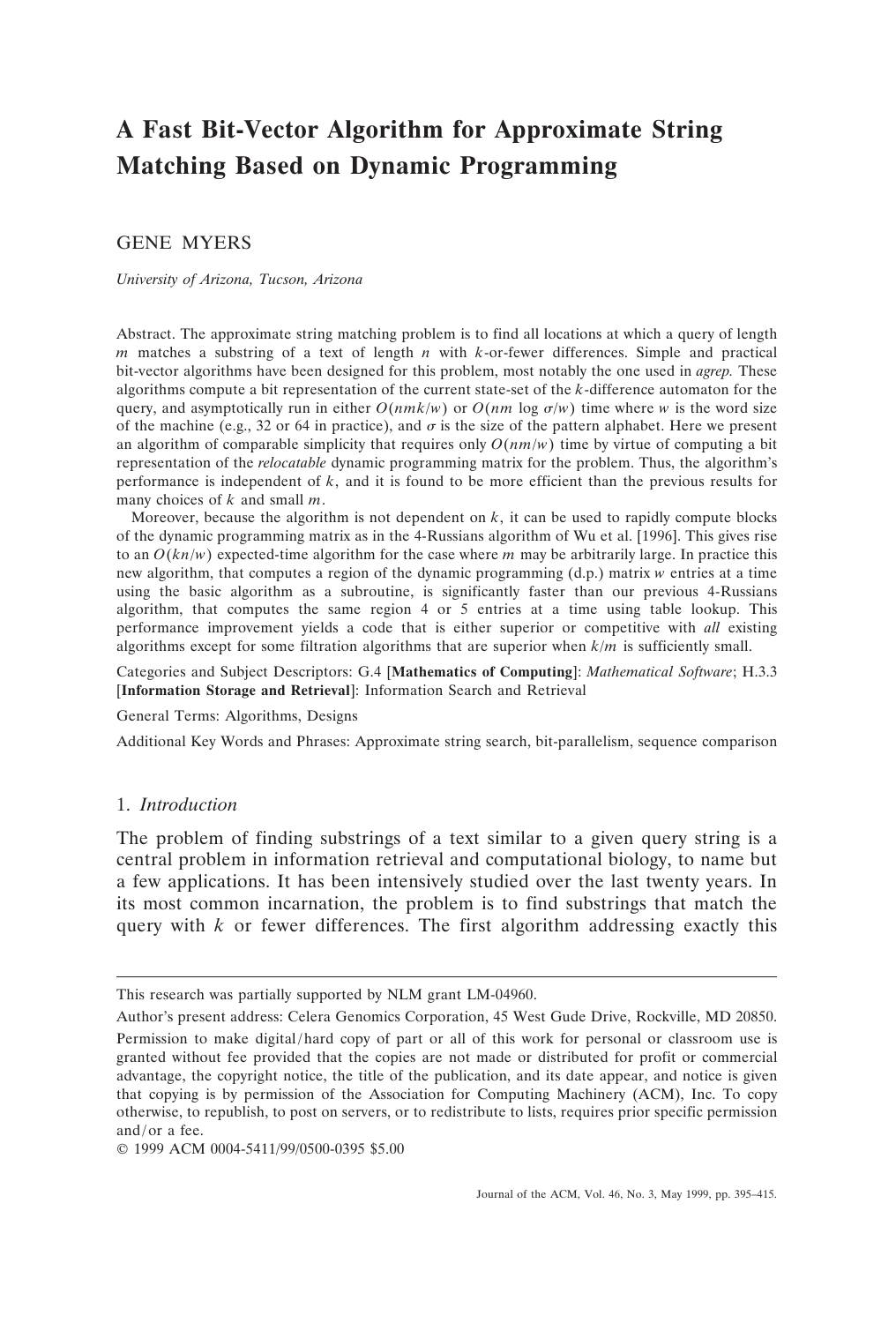problem is attributable to Sellers [1980] although one might claim that it was effectively solved by earlier work on string comparison (e.g., Wagner and Fischer [1974]). Sellers algorithm requires *O*(*mn*) time where *m* is the length of the query and *n* is the length of the text. Subsequently, this was refined to  $O(kn)$ expected time by Ukkonen [1985], then to  $O(kn)$  worst-case time, first with  $O(n)$  space by Landau and Vishkin [1988], and later with  $O(m^2)$  space by Galil and Park [1990].

Of these early algorithms, the  $O(kn)$  expected-time algorithm was universally the best in practice. The algorithm achieves its efficiency by computing only the region or zone of the underlying dynamic programming matrix that has entries less than or equal to *k*. Further refining this basic design, Chang and Lampe [1992] went on to devise a faster algorithm which is conjectured to run in  $O(kn/\sqrt{\sigma})$  expected time where  $\sigma$  is the size of the underlying alphabet from which the strings are formed. Next, Wu et al. [1996] developed a particularly practical realization of the 4-Russians approach [Masek and Paterson 1980] that when applied to Ukkonen's zone, gives an algorithm that runs in  $O(kn/\log s)$ expected time, given that  $O(s)$  space can be dedicated to a universal lookup table. In practice, these two algorithms were always superior to Ukkonen's zone design, and each faster than the other in different regions of the  $(k, \sigma)$ input-parameter space.

At around the same time, another new thread of practice-oriented results exploited the hardware parallelism of bit-vector operations. Letting *w* be the number of bits in a machine word, this sequence of results began with an  $O(n|m/w|)$  algorithm for the exact matching case and an  $O(n|m \log k/w|)$ algorithm for the *k*-mismatches problem by Baeza-Yates and Gonnet [1992], followed by an  $O(nk|m/w|)$  algorithm for the *k*-differences problem by Wu and Manber [1992]. These authors were interested specifically in text-retrieval applications where  $m$  is quite small, small enough that the expressions between the ceiling braces is 1. Under such circumstances, the algorithms run in  $O(n)$  or *O*(*kn*) time, respectively. Two years later, Wright [1994] presented an  $O(n \log_2 \sigma |m/w|)$  bit-vector style algorithm where  $\sigma$  is the size of the alphabet for the pattern. Most recently, Baeza-Yates and Navarro [1996] have realized an  $O(n \mid k m / w \mid)$  variation on the Wu/Manber algorithm, implying  $O(n)$  performance when  $mk = O(w)$ .

The final recent thrust has been the development of *filter* algorithms that eliminate regions of the text that cannot match the query. The results here can broadly divided into on-line algorithms and off-line algorithms<sup>1</sup> that are permitted to preprocess a presumably static text before performing a number of queries over it. After filtering out all but a presumably small segment of the text, these methods then invoke one of the algorithms above to verify if a match is actually present in the portion that remains. The *filtration efficiency* (i.e., percentage of the text removed from consideration) of these methods decreases as the *mismatch ratio*  $e = k/m$  *is increased, and at some point, dependent on*  $\sigma$  *and the* algorithm, they fail to eliminate enough of the text to be worthwhile. For sufficiently small *e*, the filter/verify paradigm gives the fastest results in practice.

<sup>1</sup> See, for example, Wu and Manber [1992], Ukkonen [1992], Chang and Lawler [1994], Pevener and Waterman [1995], and Sutinen and Tarhio [1996] for on-line algorithms and Ukkonen [1993], Myers [1994], and Cobbs [1995] for off-line algorithms.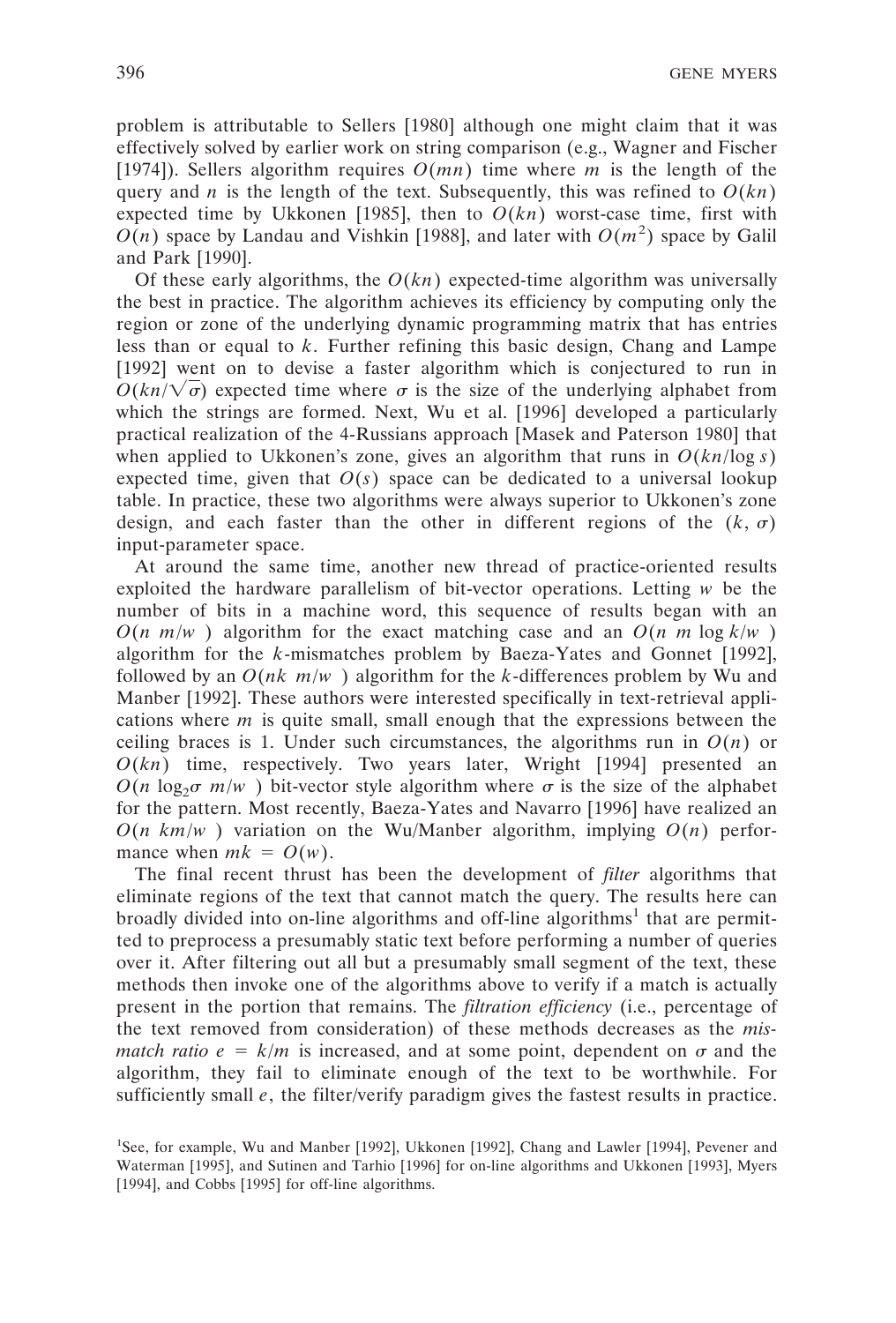However, improvements in verification-capable algorithms are still desirable, as such results improve the filter-based algorithms when there are a large number of matches, and also are needed for the many applications where *e* is such that filtration is ineffective.

In this paper, we present two verification-capable algorithms, inspired by the 4-Russians approach, but using bit-vector computation instead of table lookup. First, we develop an  $O(n|m/w|)$  bit-vector algorithm for the approximate string matching problem. This is asymptotically superior to prior bit-vector results, and in practice will be shown to be superior to the other bit-vector algorithms for many choices of *m* and *k*. In brief, the previous algorithms, except for that by Wright, use bit-vectors to model and maintain the state set of a nondeterministic finite automaton with  $(m + 1)(k + 1)$  states that (exactly) matches all strings that are *k*-differences or fewer from the query. Our method uses bit-vectors in a different way, namely, to encode the list of *m* (arithmetic) differences between successive entries in a column of the dynamic programming matrix. Wright's algorithm also takes this angle of attack, but proceeds arithmetically instead of logically, resulting in a less efficient encoding (three bits per entry versus one for our method) and further implying an additional factor of  $log_2 \sigma$  in time. Our second algorithm comes from the observation that our first result can be thought of as a subroutine for simultaneously computing *w* entries of a d.p. matrix in  $O(1)$  time. We may thus embed it in the zone paradigm of the Ukkonen algorithm, exactly as we did with the 4-Russians technique. The result is an  $O(kn/w)$  expected-time algorithm which we will show in practice outperforms both our previous work [Wu et al. 1996] and that of Chang and Lampe [1992] for *all* regions of the  $(k, \sigma)$  parameter space. It further outperforms a refinement of the algorithm of Baeza-Yates and Navarro [1996] except for a few values of *k* near 0, where it is slower by only a small percentage.

## 2. *Preliminaries*

We will assume that the query sequence is  $P = p_1 p_2 \cdots p_m$ , that the text is  $T =$  $t_1 t_2 \cdots t_n$ , and that we are given a positive threshold  $k \geq 0$ . Further, let  $\delta(A, B)$  be the unit cost edit distance between strings *A* and *B*. Formally, the approximate string matching problem is to find all positions *j* in *T* such that there is a suffix of  $T[1 \cdots j]$  matching *P* with *k*-or-fewer differences, that is, *j* such that  $\min_{\mathcal{P}} \delta(P, T[g \cdots j]) \leq k.$ 

The classic approach to this problem [Sellers 1980] is to compute an  $(m + 1)$  $\times$  (*n* + 1) *dynamic programming* (*d.p.*) *matrix*  $C[0 \cdots m, 0 \cdots n]$  for which it will be true that  $C[i, j] = \min_{\varphi} \delta(P[1 \cdots i], T[g \cdots j])$  at the end of the computation. This can be done in  $O(mn)$  time using the well-known recurrence:

$$
C[i, j] = \min\{C[i - 1, j - 1] + (\text{if } p_i = t_j \text{ then } 0 \text{ else } 1), C[i - 1, j] + 1, \}
$$

$$
C[i, j - 1] + 1\}
$$
 (1)

subject to the boundary condition that  $C[0, j] = 0$  for all *j*. It follows that the solution to the approximate string matching problem is all locations *j* such that  $C[m, j] \leq k$ .

Another basic observation is that the computation above can be done in only  $O(m)$  space because computing column  $C_j = \langle C[i, j] \rangle_{i=0}^m$  only requires knowing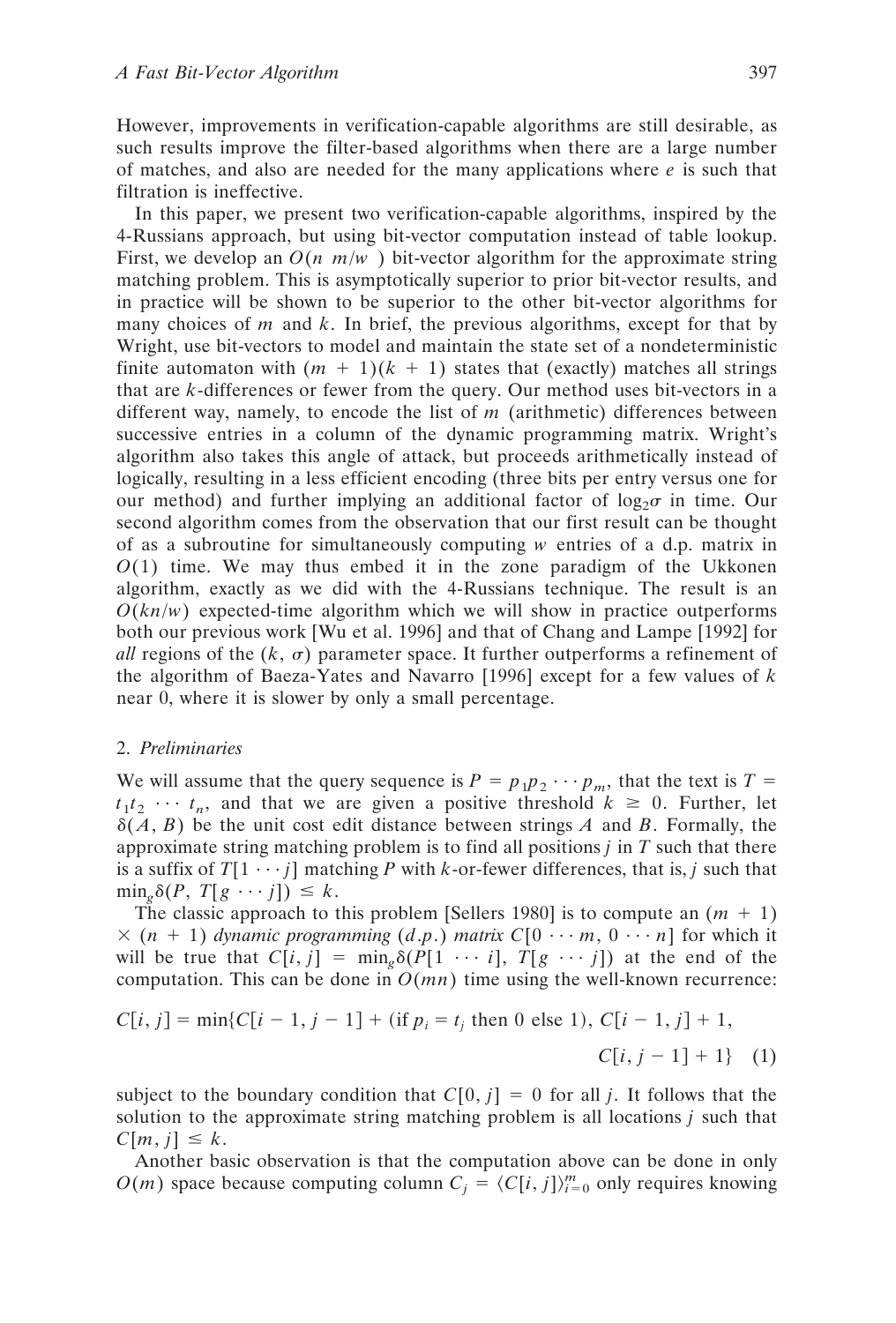

FIG. 1. Dynamic programming (d.p.) matrices for  $P = match$  and  $T = remainder$ .

the values of the previous column  $C_{i-1}$ . This leads to the important conceptual realization that one may think of a column  $C_i$  as a state of an automaton, and the algorithm as advancing from state  $C_{j-1}$  to state  $C_j$  as it "scans" symbol  $t_j$  of the text. The automaton is started in the state  $C_0 = \langle 0, 1, 2, \ldots, m \rangle$  and any state whose last entry is *k*-or-fewer is considered to be a final state.

Ukkonen [1986] showed that the automaton just introduced has a finite number of states, at most 3*m*, in fact. This follows from the observation that the d.p. matrix *C* has the property that the difference between adjacent entries in any row or any column is either 1, 0, or  $-1$ . Interestingly, a more general version of the lemma below was first proven by Masek and Paterson [1980] in the context of the first 4-Russians algorithm for string comparison. Formally, define the *horizontal delta*  $\Delta h[i, j]$  at  $(i, j)$  as  $C[i, j] - C[i, j - 1]$  and the *vertical delta*  $\Delta v[i, j]$  as  $C[i, j] - C[i - 1, j]$  for all  $(i, j) \in [1, m] \times [1, n]$ . We have:

LEMMA 1. [MASEK AND PATERSON 1980; UKKONEN 1985]. For all  $i, j$ :  $\Delta v[i, j]$ ,  $\Delta h[i, j] \in \{-1, 0, 1\}.$ 

It follows that, to know a particular state *Cj* , it suffices to know the *relocatable* column  $\Delta v_j = \langle \Delta v[i, j] \rangle_{i=1}^m$  because  $C[0, j] = 0$  for all *j*. One now immediately sees that the automaton can have at most  $3<sup>m</sup>$  states as there are only 3 choices for each vertical delta.

We can thus replace the problem of computing *C* with the problem of computing the *relocatable d.p. matrix*  $\Delta v$ . One potential difficulty is that determining if  $\Delta v_i$  is final requires  $O(m)$  time as one must determine whether  $\sum_i \Delta v_j[i] = C[m, j] \leq k$ . While this does not effect the asymptotics of most algorithmic variations on the basic d.p. formulation, it is crucial to algorithms such as the one in this paper that compute a *block* of vertical deltas in  $O(1)$  time, and thus cannot afford to compute the sum over these deltas without affecting both their asymptotic and practical efficiency. Fortunately, one can simultaneously maintain the value of *Score*<sub>j</sub> =  $C[m, j]$  as one computes the  $\Delta v_j$ 's using the fact that  $Score_0 = m$  and  $Score_i = Score_{i-1} + \Delta h[m, j]$ . Note that the *horizontal* delta in the last row of the matrix is required, but as we will see later, the horizontal delta at the end of a block of vertical delta's is a natural by-product of the block's computation. Figure 1 illustrates the basic dynamic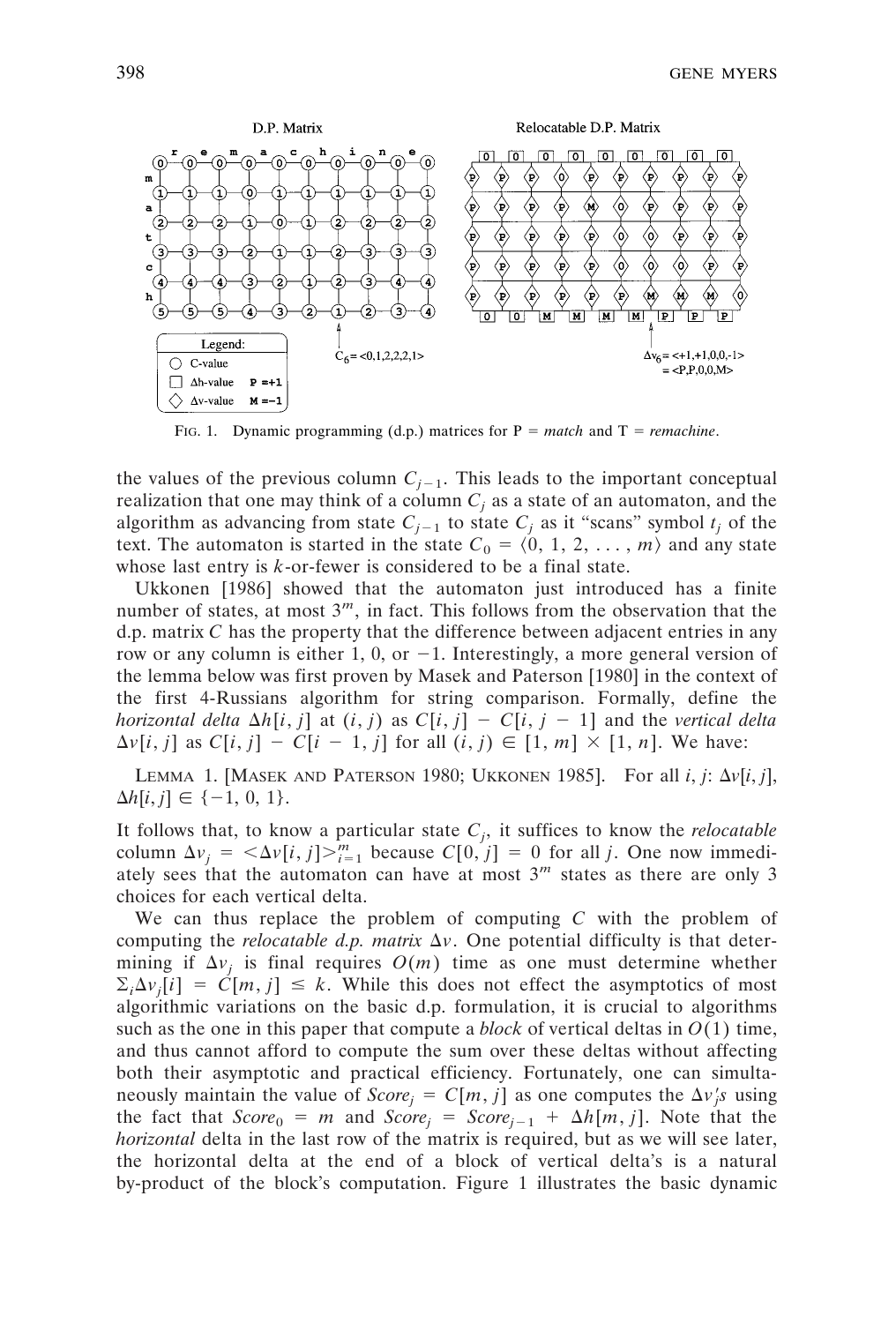

FIG. 2. D.P. cell structure and input/output function.

programming matrix and its formulation in relocatable terms.

### 3. *The Basic Algorithm*

We seek to compute successive  $\Delta v_j$  in  $O(1)$  time using bit-vector operations. We assume, for the entirety of this section, that the size of a machine word is *w* and that  $m \leq w$ . We further assume that parallel bit operations, such as *or*, and, and *not*, and simple arithmetic operations, such as addition and subtractions, take the underlying RAM architecture constant time to perform on such words. On most current machines, *w* is typically 32 or 64.

3.1. REPRESENTATION. The first task is to choose a bit-vector representation for  $\Delta v_j$ . We do so with two bit-vectors  $Pv_j$  and  $Mv_j$ , whose bits are set according to whether the corresponding delta in  $\Delta v_i$  is +1 or -1, respectively. Formally,

$$
Pv_j(i) \equiv (\Delta v[i, j] = +1)
$$
  
\n
$$
Mv_j(i) \equiv (\Delta v[i, j] = -1)
$$
\n(2)

where the notation  $W(i)$  denotes the *i*th bit of the integer or word W, and where *i* is assumed to be in the range  $[1, w]$ . Note that the *i*th bits of the two vectors cannot be simultaneously set, and that we do not need a vector to encode the positions *i* that are zero, as we know they occur when *not*  $(Pv_j(i)$  *or*  $Mv_j(i)$  is true.

3.2. CELL STRUCTURE. The next task is to develop an understanding of how to compute the deltas in one column from those in the previous column. To start, consider an individual *cell* of the d.p. matrix consisting of the square  $(i - 1, j)$  $j - 1$ ,  $(i - 1, j)$ ,  $(i, j - 1)$ , and  $(i, j)$ . There are two horizontal and two vertical deltas  $-\Delta v[i, j], \Delta v[i, j - 1], \Delta h[i, j],$  and  $\Delta h[i - 1, j]$ -associated with the sides of this cell as shown in Figure 2(a). Further, let  $Eq[i, j]$  be a bit quantity which is 1 if  $p_i = t_i$  and 0 otherwise. Using the definition of the deltas and the basic recurrence for *C*-values we arrive at the following equation for  $\Delta v[i, j]$  in terms of *Eq*[*i*, *j*],  $\Delta v[i, j - 1]$ , and  $\Delta h[i - 1, j]$ :

$$
\Delta v[i, j] = C[i, j] - C[i - 1, j]
$$
  
= min{C[i - 1, j - 1] + (if p<sub>i</sub> = t<sub>j</sub> then 0 else 1),  
C[i - 1, j] + 1, C[i, j - 1] + 1} - C[i - 1, j]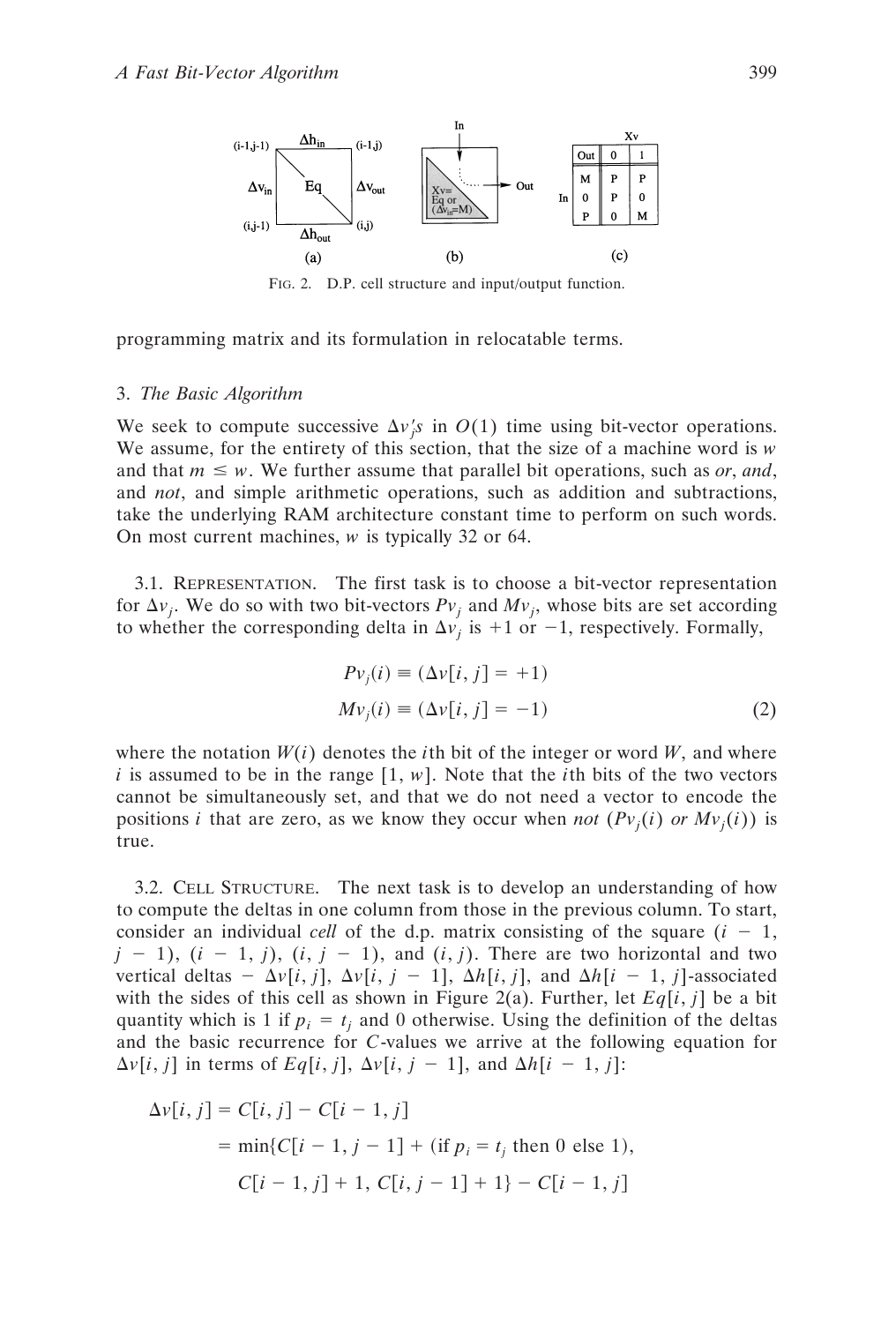$$
= \min \begin{cases} C[i-1, j-1] + (1 - Eq[i, j]) \\ C[i-1, j-1] + \Delta v[i, j-1] + 1 \\ C[i-1, j-1] + \Delta h[i-1, j] + 1 \end{cases} - (C[i-1, j-1] \\ + \Delta h[i-1, j]) \\ = \min \{-Eq[i, j], \Delta v[i, j-1], \Delta h[i-1, j] \} + (1 - \Delta h[i-1, j]). \tag{3a}
$$

Similarly:

$$
\Delta h[i, j] = \min\{-Eq[i, j], \Delta v[i, j - 1], \Delta h[i - 1, j]\} + (1 - \Delta v[i, j - 1]).
$$
\n(3b)

It is thus the case that one may view  $\Delta v_{in} = \Delta v[i, j - 1], \Delta h_{in} = \Delta h[i - 1, j],$ and  $Eq = Eq[i, j]$  as *inputs* to a cell, and  $\Delta v_{out} = \Delta v[i, j]$  and  $\Delta h_{out} = \Delta h[i, j]$ as its *outputs.*

3.3. CELL LOGIC. The next observation is that there are three choices for each of  $\Delta v_{in}$  and  $\Delta h_{in}$  and two possible values for *Eq*. Thus, there are only a finite number, 18, possible inputs for a given cell. This gave rise to the key idea that one could compute the numeric values in a column with Boolean logic, whereas all but one of the previous methods use a bit vector to implement a set over a finite number of elements. Wright [1994] also pursued the idea of computing the difference vectors but chose to think of them as (*mod* 4) numbers packed in a word with a padding bit separating each so that the numbers could be arithmetically operated upon in parallel. In contrast, we are viewing the computation purely in terms of Boolean logic. We experimented with different encodings and different formulations, but present here only our best design.

As Figure 2(b) suggests, we find it conceptually easiest to think of  $\Delta v_{out}$  as a function of  $\Delta h_{in}$  modulated by an auxiliary Boolean value Xv capturing the effect of both  $\Delta v_{in}$  and *Eq* on  $\Delta v_{out}$ . With a brute force enumeration of the 18 possible inputs, one may verify the correctness of the table in Figure  $2(c)$  which describes  $\Delta v_{out}$  as a function of  $\Delta h_{in}$  and Xv. In the table, the value  $-1$  is denoted by M and  $+1$  by *, in order to emphasize the logical, as opposed to the numerical,* relationship between the input and output. Let  $Px_{io}$  and  $Mx_{io}$  be the bit values encoding  $\Delta x_{io}$ , that is,  $Px_{io} = (\Delta x_{io} = +1)$  and  $Mx_{io} = (\Delta x_{io} = -1)$ . From the table, one can verify the following logical formulas capturing the function:

$$
Xv = Eq \ or \ Mv_{in}
$$
  
\n
$$
Pv_{out} = Mh_{in} \ or \ not \ (Xv \ or \ Ph_{in})
$$
  
\n
$$
Mv_{out} = Ph_{in} \ and \ Xv
$$
\n(4a)

Studying the relationship between  $\Delta h_{out}$  and  $\Delta v_{in}$  modulated by  $Xh = (Eq \space or \space)$  $(\Delta h_{in} = -1)$ ), gives the following symmetric formulas for computing the bits of the encoding of  $\Delta h_{out}$ .

$$
Xh = Eq or Mhin
$$
  
\n
$$
Phout = Mvin or not (Xh or Pvin)
$$
  
\n
$$
Mhout = Pvin and Xh
$$
 (4b)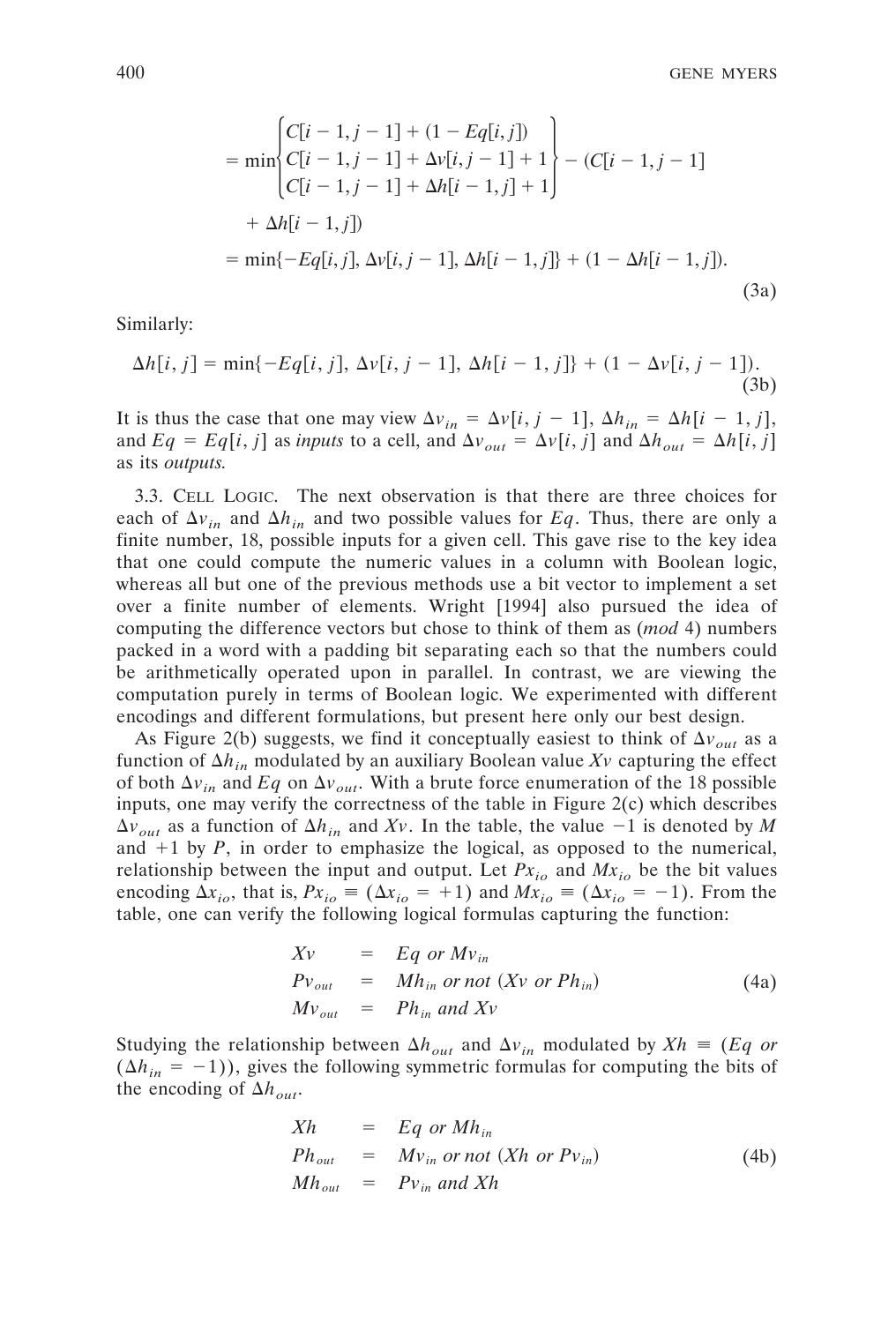

FIG. 3. The two stages of a scanning step.

3.4. ALPHABET PREPROCESSING. To evaluate cells according to the treatment above, one needs the Boolean value  $Eq[i, j]$  for each cell  $(i, j)$ . In terms of bit-vectors, we will need an integer  $Eq_j$  for which  $Eq_j(i) \equiv (p_i = t_j)$ . Computing these integers during the scan would require  $O(m)$  time and defeat our goal. Fortunately, in a preprocessing step, performed before the scan begins, we can compute a table of the vectors that result for each possible text character. Formally, if  $\sigma$  is the alphabet over which *P* and *T* originate, then we build an array  $Peq[\sigma]$  for which:

$$
Peq[s](i) \equiv (p_i = s). \tag{5}
$$

Constructing the table can easily be done in  $O(|\sigma| + m)$  time and it occupies  $O(|\sigma|)$  space (continuing with the assumption that  $m \leq w$ ). We are assuming, or course, that  $\sigma$  is finite, as it invariably is in search applications over standard machine character sets (e.g., ASCII or the ISO standards). At a small loss in efficiency, our algorithm can be made to operate over infinite alphabets. We leave this as an exercise or refer the reader to Wu et al. [1996, page 57].

3.5. THE SCANNING STEP. The central inductive step is to compute *Scorej* and the bit-vector pair  $(Pv_j, Mv_j)$  encoding  $\Delta v_j$ , given the same information at column  $j - 1$  and the symbol  $t_j$ . In keeping with the automata conception, we refer to this step as *scanning tj* . The basis of the induction is easy as we know:

$$
Pv_0(i) = 1
$$
  
\n
$$
Mv_0(i) = 0
$$
  
\n
$$
Score_0 = m
$$
\n(6)

That is, at the start of the scan, the *Score* variable is *m*, the *Mv* bit-vector is all 0's, and the *Pv* bit-vector is all 1's.

The difficulty presented by the induction step is that given the vertical delta on its left side, the only applicable formulas, namely (4b), give the horizontal delta at the bottom of the cell, whereas the goal is to have the vertical delta on its right side. To achieve this requires two stages, as illustrated in Figure 3: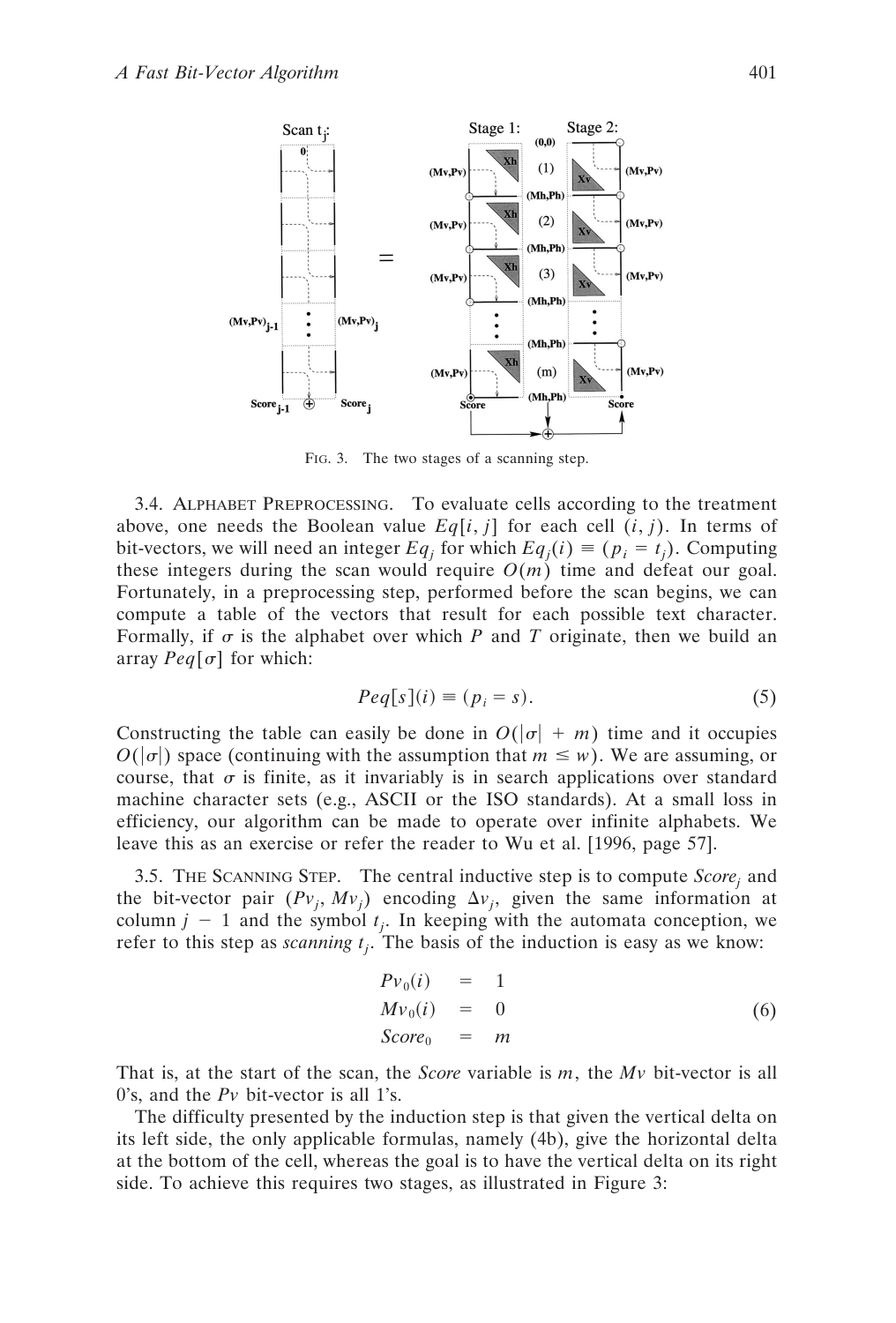- (1) First, the vertical delta's in column  $j 1$  are used to compute the horizontal delta's at the bottom of their respective cells, using formula (4b).
- (2) Then, these horizontal delta's are used in the cell *below* to compute the vertical deltas in column *j*, using formula (4a).

In between the two stages, the *Score* in the last row is updated using the last horizontal delta now available from the first stage, and then the horizontal deltas are all *shifted* by one, pushing out the last horizontal delta and introducing a 0-delta for the first row. We like to think of each stage as a pivot, where the pivot of the first stage is at the lower left of each cell, and the pivot of the second stage is at the upper right. The delta's swing in the arc depicted and produce results modulated by the relevant *X* values. For the moment, we will assume *Xh* and *Xv* are known, deferring their computation til the next subsection.

The logical formulas (4) for a cell and the schematic of Figure 3, lead directly to the formulas below for accomplishing a scanning step. Note that the horizontal deltas of the first stage are recorded in a pair of bit-vectors,  $(Ph_j, Mh_j)$ , that encodes horizontal deltas exactly as  $(Pv_j, Mv_j)$  encodes vertical deltas, that is,  $Ph_j(i) \equiv (\Delta h[i, j] = +1)$  and  $Mh_j(i) \equiv (\Delta h[i, j] = -1)$ .

$$
Ph_j(i) = Mv_{j-1}(i) \text{ or not } (Xh_j(i) \text{ or } Pv_{j-1}(i))
$$
  
\n
$$
Mh_j(i) = Pv_{j-1}(i) \text{ and } Xh_j(i)
$$
\n(Stage 1)

$$
Score_j = Score_{j-1} + (1 \text{ if } Ph_j(m)) - (1 \text{ if } Mh_j(m)) \tag{7}
$$

$$
Ph_j(0) = Mh_j(0) = 02
$$
  
\n
$$
Pv_j(i) = Mh_j(i-1) \text{ or not } (Xv_j(i) \text{ or } Ph_j(i-1))
$$
 (Stage 2)  
\n
$$
Mv_j(i) = Ph_j(i-1) \text{ and } Xv_j(i)
$$

At this point, it is important to understand that the formulas above specify the computation of bits in bit-vectors, all of whose bits can be computed in parallel with the appropriate machine operations. In this paper, we use the C programming language to do so. In *C*, the operation is bitwise-or, & is bitwise-and,  $\hat{ }$  is bitwise-xor,  $\tilde{\ }$  is prefix-unary bitwise-not, and  $\ll 1$  is suffix-unary shift-left-byone. Thus, we can, for example, express the computation of *all* of  $Ph_i$  as 'Ph = Mv  $\vert \sim$  (Xh  $\vert$  Pv)' and the computation of all of  $Mv_i$  as 'Mv = (Ph  $\ll$  = 1) & Xv'.

3.6. THE X-FACTORS. The induction above is incomplete, in that we did not show how to compute the bits of the bit-vectors  $Xv_j$  and  $Xh_j$ . We have immediately from their definition in (4) that:

$$
Xv_j(i) = Peq[t_j](i) \text{ or } Mv_{j-1}(i)
$$
  
\n
$$
Xh_j(i) = Peq[t_j](i) \text{ or } Mh_j(i-1),
$$
\n(8)

where we are using the precomputed table *Peq* to lookup the necessary *Eq* bits. Computing  $Xv_i$  at the beginning of the scan step is not problematic, the vector  $Mv_{j-1}$  is input to the step. On the other hand, computing  $Xh_j$  requires the value

<sup>&</sup>lt;sup>2</sup>In the more general case where the horizontal delta in the first row can be  $-1$  or  $+1$  as well as 0, these two bits must be set accordingly.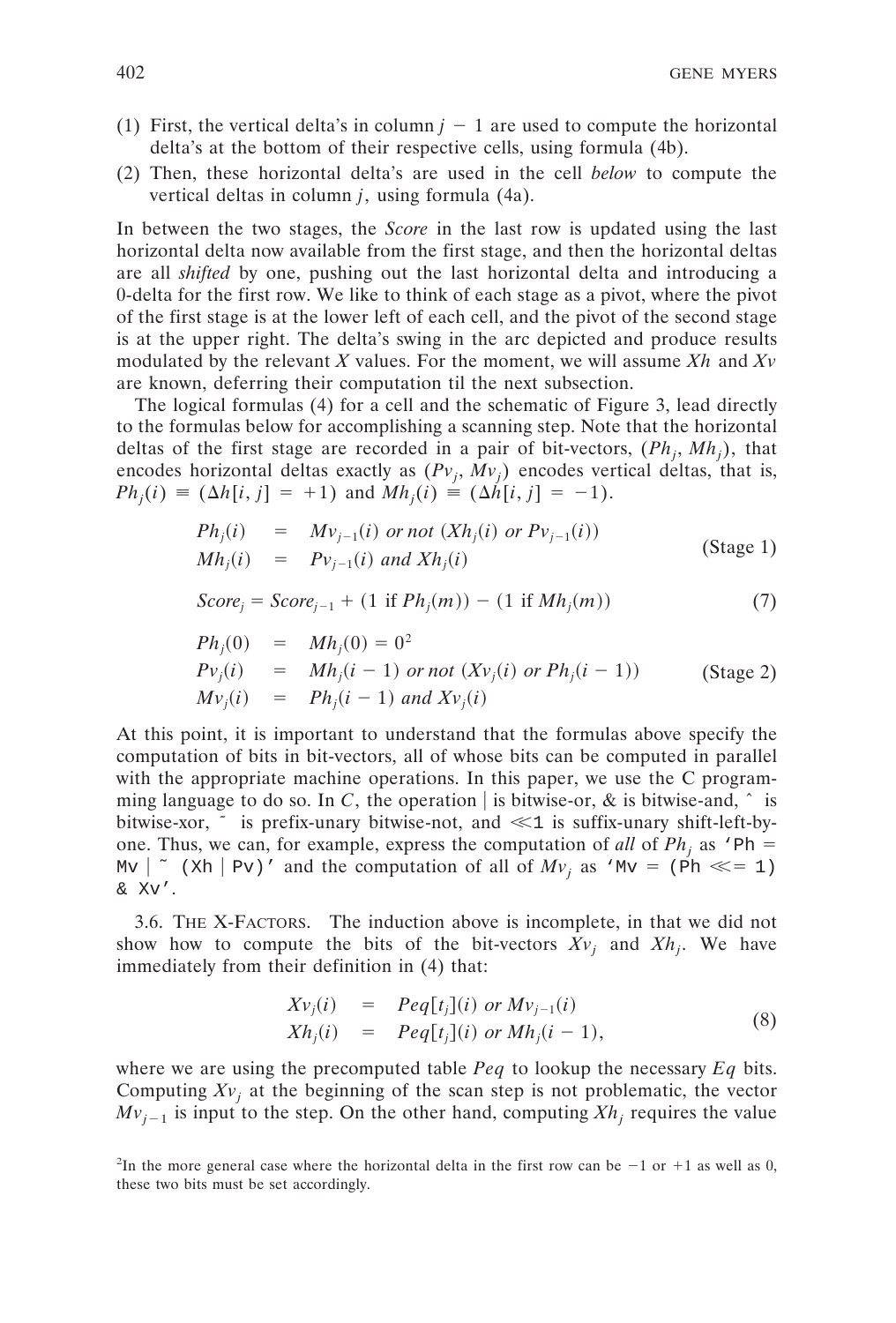

FIG. 4. Illustration of *Xv* computation.

of *Mhj* which in turn requires the value of *Xhj* ! We thus have a cyclic dependency that must be unwound. Lemma 2 gives such a formulation of *Xhj* which depends only on the values of  $Pv_{j-1}$  and  $Peq[t_j]$ .

LEMMA 2.  $Xh_j(i) = \exists k \le i$ ,  $Peq[t_j](k)$  and  $\forall x \in [k, i - 1]$ ,  $Pv_{j-1}(x)$ .<sup>3</sup>

PROOF. Observe from formulas (4b) that for all  $k$ ,  $Mh<sub>j</sub>(k)$  is true iff  $Pv<sub>j-1</sub>(k)$ and  $Xh_j(k)$  are true. Combining this with Eq. (8), it follows that  $Mh_j(k) \equiv$  $((Pv_{j-1}(k)$  *and Peq*[ $t_j$ ] $(k)$ ) *or*  $((Pv_{j-1}(k)$  *and Mh<sub>j</sub>* $(k-1))$ . Repeatedly applying this we obtain the desired statement by induction:

$$
Xh_j(i) = Peq[t_j](i) \quad or \quad Mh_j(i-1)
$$
  
\n
$$
= Peq[t_j](i) \quad or \quad (Pv_{j-1}(i-1) \text{ and } Mh_j(i-2))
$$
  
\n
$$
or \quad (Pv_{j-1}(i-1) \text{ and } Mh_j(i-2))
$$
  
\n
$$
= Peq[t_j](i) \quad or \quad Pv_{j-1}(i-1) \text{ and Peq[t_j](i-1)}
$$
  
\n
$$
or \quad (Pv_{j-1}(i-1) \text{ and } Pv_{j-1}(i-2) \text{ and Peq[t_j](i-2)})
$$
  
\n
$$
or \quad (Pv_{j-1}(i-1) \text{ and } Pv_{j-1}(i-2) \text{ and } Mh_j(i-3))
$$
  
\n
$$
= \dots
$$
  
\n
$$
= \exists k \le i, Peq[t_j](k) \text{ and } \forall x \in [k, i-1], Pv_{j-1}(x) \quad (as Mh_j(0) = 0).
$$

So the last remaining obstacle is to determine a way to compute the bit-vector *Xh* in a constant number of word-operations. Basically, Lemma 2 says that the *i*th bit of *Xh* is set whenever there is a preceding *Eq* bit, say the *k*th and a run of set Pv bits covering the interval  $[k, i - 1]$ . In other words, one might think of the *Eq* bit as being "propagated" along a run of set *Pv* bits, setting positions in the *Xh* vector as it does so. This brings to mind the addition of integers, where carry propagation has a similar effect on the underlying bit encodings. Figure 4 illustrates the idea. First, consider just the effect of adding *P* and *E* together, where *P* has the value of  $Pv_{j-1}$  and *E* that of  $Peq[t_j]$ . Each bit in *E* initiates a carry-propagation chain down a run of-set *P*-bits that turns these bits to 0's except where an *E*-bit is also set. In the figure, this possibility is labeled "A False Start" because we observe that the carry propagation can proceed beyond the

<sup>&</sup>lt;sup>3</sup>In the more general case where the horizontal delta in the first row can be  $-1$  or  $+1$  as well as 0, *Peq*[ $t_j$ ](1) must be replaced with  $Peq[t_j](1)$  *or Mh<sub>j</sub>*(0).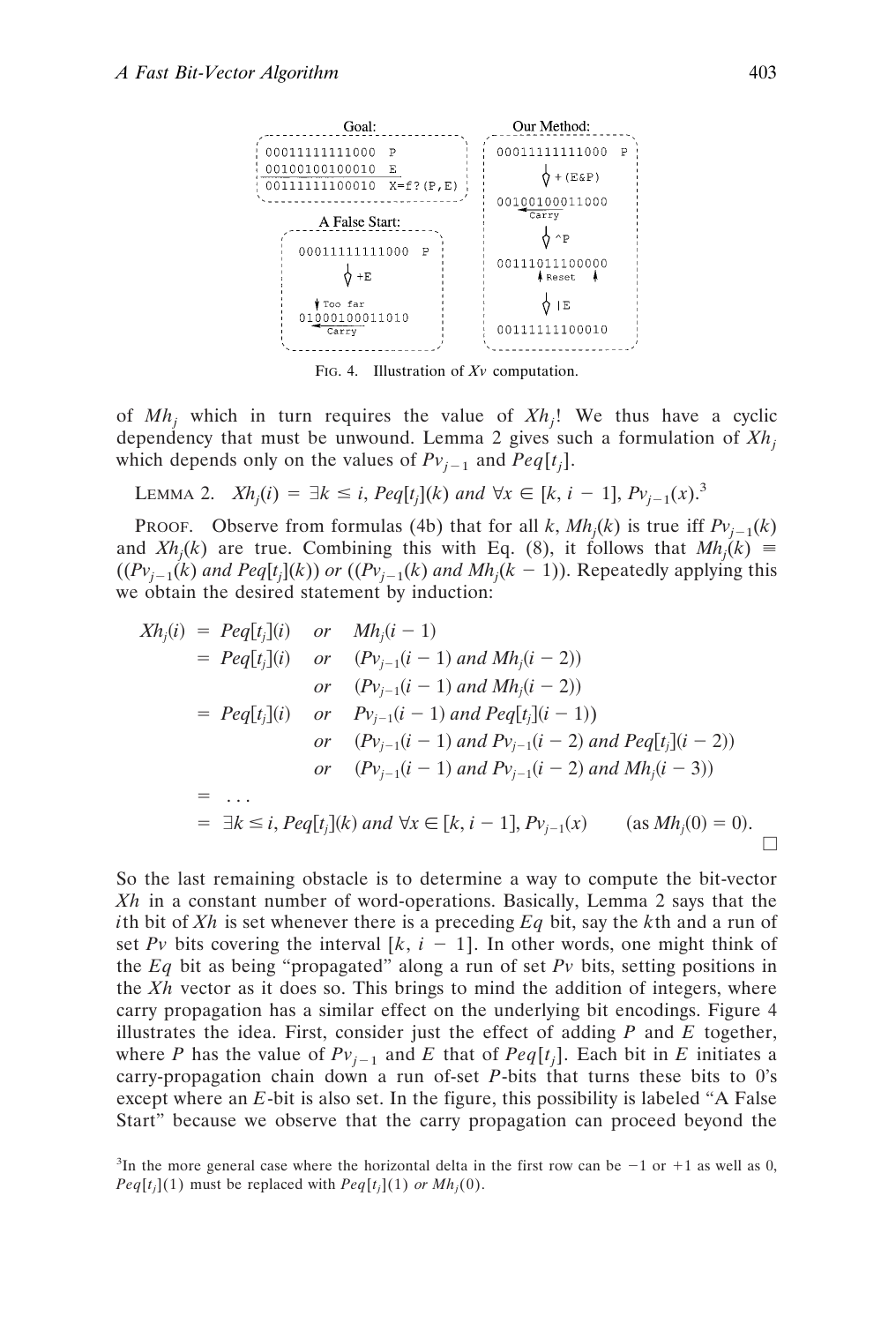

FIG. 5. The addition automation.

end of a run of set *P*-bits because of set *E*-bits. Therefore, one must first turn off all *E*-bits not covered by a run of set *P*-bits, that is, form *E*&*P*, and then add this to *P*. One can then capture all the bits in *P* that got toggled during the carry propagation by taking the exclusive *or* of the result with *P*. Finally, one can *or* in the *E*-bits to capture those that were either not covered by a run of set *P*-bits, or that were not the initiators of a carry propagation chain. In summary we claim that:

$$
Xh_j = (((Peq[t_j] \& Pv_{j-1}) + Pv_{j-1})^P v_{j-1})|Peq[t_j]
$$
\n(10)

and verify this formally in Lemma 3.

LEMMA 3. If  $X = (((E\&P) + P)^{\wedge} P)|E$ , then  $X(i) = \exists k \le i, E(k)$  and  $\forall k \in$  $[k, i - 1], P(x)$ .

PROOF. Consider the transducer for addition shown in Figure 5 immediately above. A transition of the form *a*, *b*/*c* is taken when the corresponding bits of the operands are *a* and *b*, and the bit *c* results. It follows that a 1 is output when in the *Carry*-state iff the bits of the operands are equal. The opposite is output if the transducer is in the *No Carry*-state. Furthermore, one is in the *Carry*-state when processing bit *i* iff there is a previous bit position *k*, for which the bits of both operands are set and where at least one of the operands bits is set in all positions between *k* and *i*. Putting this together leads to the following formal logical description of the effect of addition:

$$
(Q + P)(i) = (\exists k < i, Q(k) \text{ and } P(k) \text{ and } \forall x \in [k, i - 1], (Q(x) \text{ or } P(x)))
$$
\n
$$
\equiv (Q(i) \equiv P(i)).
$$

Replacing *Q* by *E*&*P* in this expression and then applying some simple logical inferences leads to the conclusion that, if  $Y = (E \& P) + P$ , then:

$$
Y(i) = (\exists k < i, E(k) \text{ and } \forall x \in [k, i-1], P(x)) \equiv (E(i) \text{ or not } P(i)).
$$

Next we use the inferences that  $((A \equiv B) \text{ xor } (P)$  iff  $(A \equiv (B \text{ xor } P))$  and that ((*E* or not (*P*) *xor P*) iff not (*E* and *P*), to conclude that, if  $Y = ((E \& P) +$ *P*)*ˆ P*, then:

$$
Y(i) = (\exists k < i, E(k) \text{ and } \forall x \in [k, i-1], P(x)) \equiv \text{not } (E(i)) \text{ and } P(i)).
$$

The last step requires the inference  $((A \equiv B)$  *or E*) *and*  $((not B) \Rightarrow E)$  is equivalent to  $(A \text{ or } E)$ . That is, if  $Y = (((E \& P) + P)^{\wedge} P) | E$ , then it follows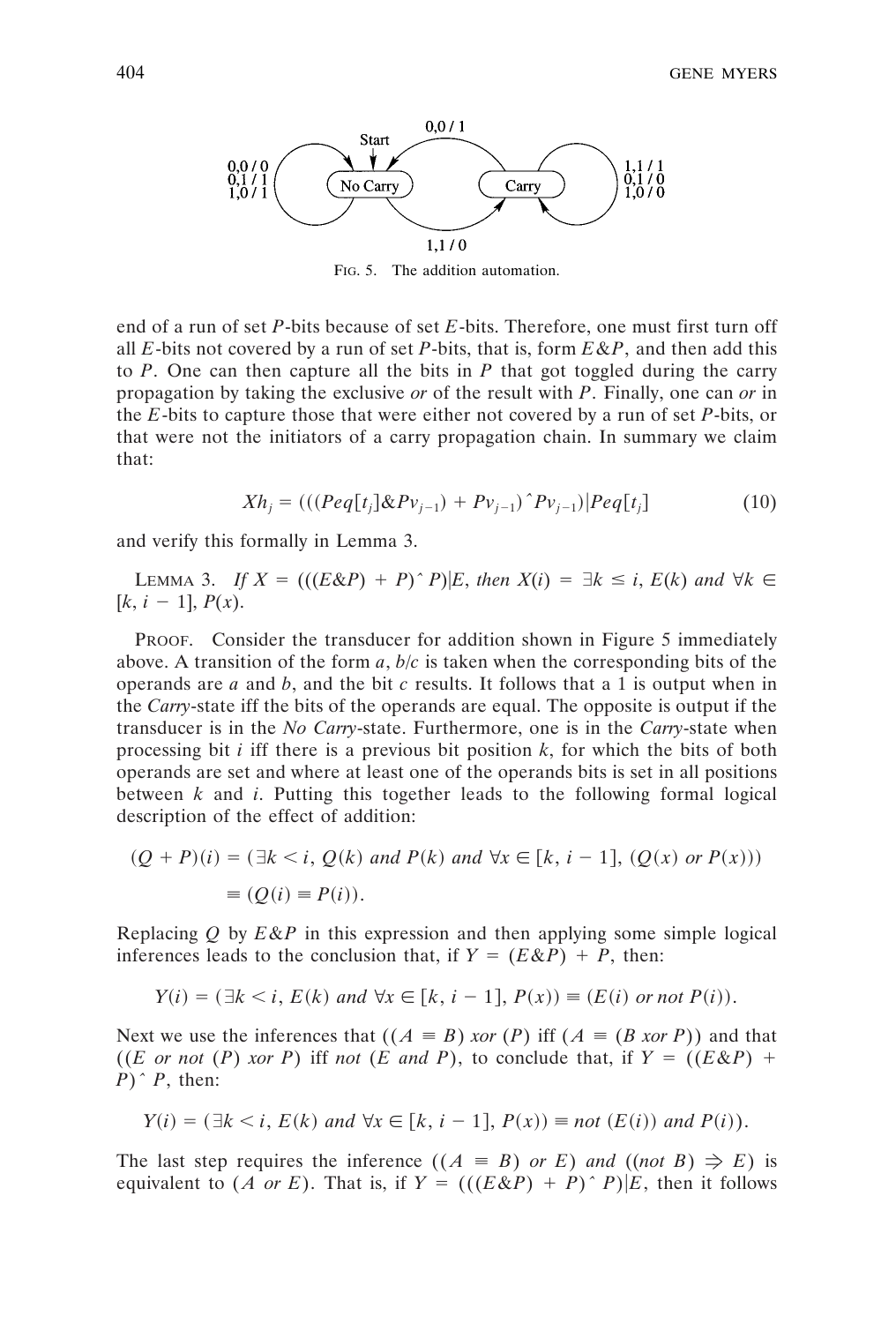```
(5)Precompute Peq[\sigma]
1.
2.Pv = 1^m3.(6)Mv = 04. Score = m5.
   for j = 1, 2, ... n do
     \{Eq = Peq[t_i]\}6.
                                                                       (8)7.
       Xv = Eq | M
                                                                      (10)8.
        Xh = (((Eq k Py) + Py) ^* Py) | Eq9.
        Ph = Mv \mid (Xh | Pv)
10.
       Mh = Pv & Xh(4b)if Ph & 10^{m-1} then
11.12.
          Score += 1else if M<br/>h\& 10^{m-1} then
                                                                       (7)13.
14.
           Score -= 1
15.
       Ph <<=116.
        Mh \leqslant = 1Pv = Mh | " (Xv | Ph)
                                                                      (4a)17.
18.
       Mv = Ph & Xv19.
       if Score \leq k then
           print "Match at " · j
20.
     }
```
FIG. 6. The basic algorithm.

that:

 $Y(i) = (\exists k < i, E(k) \text{ and } \forall x \in [k, i-1], P(x) \text{ or } E(i),$ 

which is just a slight restatement of the conclusion of the lemma.  $\Box$ 

3.7. THE COMPLETE ALGORITHM. It now remains just to put all the pieces together. Figure 6 gives a complete specification in the style of a C program to give one a feel for the simplicity and efficiency of the result. At the right of each basic code block is the formula(s) justifying it.

The table Peq is built before the scan as specified in formula (5). Two bit-vectors, Pv, and Mv, and integer Score are maintained during the scan and at the completion of scanning the *j*th character contain the values of  $Pv_j$ ,  $Mv_j$ , and *Scorej* , respectively. These variables are set according to formula (6) to correctly initiate the scan. To scan the symbol  $t_j$ , the algorithm uses five intermediate bit-vectors Eq, Xv, Xh, Ph, and Mv in the interior of the scan loop. First, Xh and Xv are computed to have the values of  $Xh_i$  and  $Xv_i$  according to formulas (8) and (10) using the variable  $\mathbb{E}_{q}$  to factor the common subexpression  $Peq[t_j]$ . Then Ph and Mh are computed to hold the horizontal deltas for the *j*th column (formula (4b)), Score is updated to the value of *Score<sub>i</sub>* using formula (7), and Pv and Mv are updated to hold the vertical deltas in column *j*. Finally, the value of Score is checked to see if there is a match.

The correctness of the algorithm follows directly from the treatment leading to this point. Moreover, the complexity of the algorithm is easily seen to be  $O(m\sigma + n)$  where  $\sigma$  is the size of the alphabet  $\sigma$ . Indeed only 17 bit operations are performed per character scanned. This is to be contrasted with the Wu/ Manber bit-vector algorithm [Wu and Manber 1992], which takes  $O(m\sigma + kn)$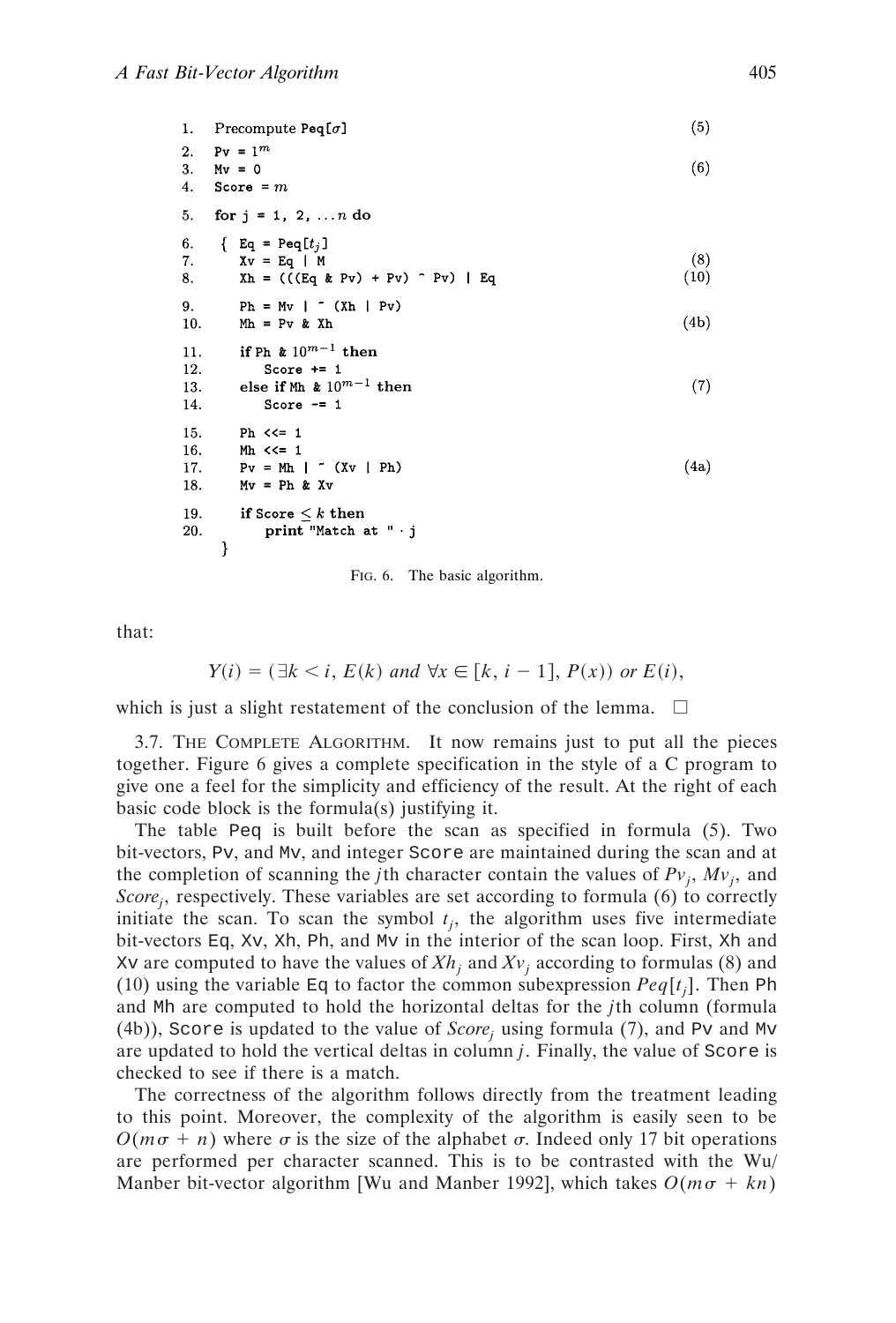under the prevailing assumption that  $m \leq w$ . The Baeza-Yates/Navarro bitvector algorithm [Baeza-Yates and Navarro 1996] has this same complexity under this assumption, but improves to  $O(m\sigma + n)$  time when one assumes  $m \le$  $2\sqrt{w} - 2$  (e.g.,  $m \le 9$  when  $w = 32$  and  $m \le 14$  when  $w = 64$ ).

Finally, consider the case where *m* is unrestricted. Such a situation can easily be accommodated by simply modeling an  $m$ -bit bit-vector with  $\left|m/w\right|$  words. An operation on such bit-vectors takes  $O(m/w)$  time. It then directly follows that the basic algorithm of this section runs in  $O(m\sigma + nm/w)$  time and  $O(\sigma m/w)$ space. This is to be contrasted with the previous bit-vector algorithms [Wu and Manber 1992; Baeza-Yates and Navarro 1996] *both* of which take  $O(m\sigma +$ *knm*/*w*) time asymptotically. This leads us to say that our algorithm represents a true asymptotic improvement over previous *bit-vector* algorithms.

## 4. *Extensions*

4.1. LIMITED REGULAR EXPRESSIONS. The first extension is that our bitvector algorithm can accommodate limited regular expressions as introduced in Wu and Manber [1992] and Baeza-Yates and Gonnet [1992]. Conceptually, a limited regular expression is a sequence of sets of symbols, where a symbol of the text is considered to match position *i* of the pattern iff it is in the *i*th set. Typically, a subset of the *egrep*-syntax is used to specify the patterns (see Wu et al. [1996]), including the *wild-card*, '.', which matches any symbol. To effect the extension, all that is required is that the *Peq* table be set up to model the potential text symbol matches. That is, if  $p_i$  now denotes the set of symbols matching the *i*th position of the query, then one sets  $Peq[t](i) \equiv (t \in p_i)$ .

4.2. THE BLOCKS MODEL. In order to efficiently extend our basic algorithm to the general case where there is no restriction on the length of the pattern, we must understand how to encapsulate its result into modules or *blocks* that can be pieced together to solve larger problems. Just as we thought of the computation of a single cell as realizing an input/output relationship on the four deltas at its borders, we may more generally think of the computation of a  $u \times v$  rectangular subarray or block of cells as resulting in the output of deltas along its lower and right boundary, given deltas along its upper and left boundary as input. This is the basic observation behind Four Russians approaches to sequence comparison [Masek and Paterson 1980; Wu et al. 1996], where the output resulting from every possible input combination is pretabulated and then used to effect the computation of blocks as they are encountered in a particular problem instance.

Along these same lines, we can think of our basic algorithm as effecting the  $O(1)$  computation of  $1 \times m$  blocks under the special circumstances that the horizontal input delta is always 0. More generally, we can use our result to effect the computation of  $1 \times w$  blocks where the horizontal input delta may also be  $-1$  or  $+1$ . The diagram at the left of Figure 7 depicts such a block and further terms it a *level b* block because it extends from row  $(b - 1)w$  to row *bw*. By restricting our attention to only blocks on  $O(m/w)$  levels, we are still able to cover any desired region of a d.p. matrix, and only  $O(\sigma m/w)$  *Eq*-vectors need be precomputed for them.

Consider an *n*-sequence by *m*-sequence comparison problem for which an algorithm computes a region or *zone* of the dynamic programming matrix. There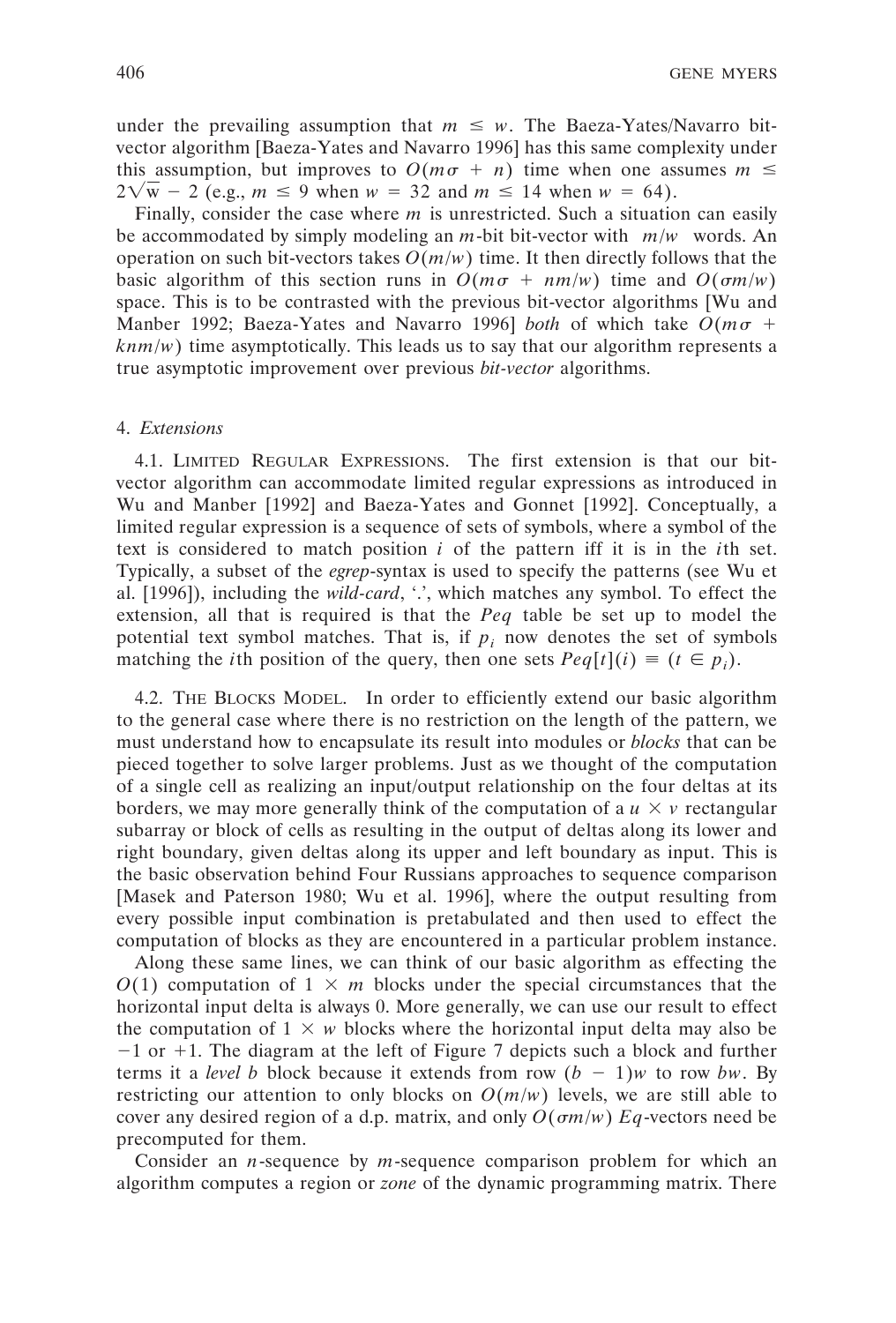

FIG. 7. Block-based dynamic programming.

are several such algorithms [Ukkonen 1985; Chao et al. 1992a; 1992b] and several others that compute small parts of such a matrix as a subprocedure.<sup>4</sup> Figure 7 at right shows a d.p. matrix and a hypothetical zone that might be computed by such an algorithm. The point of the figure is that we can take any such underlying computation and perform it in fewer steps by computing the region *w* cells at a time. Apart from the fact that any such tiling involves at most  $b_{max} = \lceil m/w \rceil$  levels, there are several points to note:

- (1) Almost invariably the computation can proceed in a column sweep so that only  $b_{max}$  vertical delta vectors need be maintained at any one time, that is, one can speak of *the* current vertical delta at level *b*.
- (2) Blocks at the boundaries of the matrix have deltas of either 0 or 1 depending on the underlying computation. Figure 7 depicts 0-deltas on the upper boundary and 1-deltas on the left boundary of the matrix.
- (3) Blocks that have no predecessor at the same level in the previous column can usually assume 1-deltas for their vertical inputs, as this conservatively models values greater than those in the zone.
- (4) Blocks in the last level may extend beyond the last row by  $W = w m$  (mod *w*) cells. The easiest way to handle this is to pad the length *m* sequence with *W* extra wild-card symbols (see *Limited Regular Expressions* above). Under these circumstances, the value of the interior horizontal delta in row *m*, then appears at the output of the level- $b_{max}$  block *W* columns later. This delay in output requires that one also pad the length *n* sequence with *W* wild-card symbols, and that one extend a tiling *W* columns beyond the end of the zone when in this last level. Figure 7 illustrates this.

For the sake of completeness and rigor, Figure 8 details a library that will maintain and manipulate blocks for a block-based approach as just described. The library assumes the client algorithm will proceed in a column sweep, and so has a statically allocated pair of bit-vectors arrays,  $P[1 \dots b_{max}]$  and  $M[1 \dots$  $b<sub>max</sub>$ ], to encode the current vertical delta at each possible level. Moreover, *Eq* bits will be provided by the precomputed array  $Peq[\sigma][1 \dots b_{max}]$  for which

<sup>4</sup> See, for example, Ukkonen [1992], Myers [1994], Chang and Lawler [1994], and Sutinen and Tarhio [1996].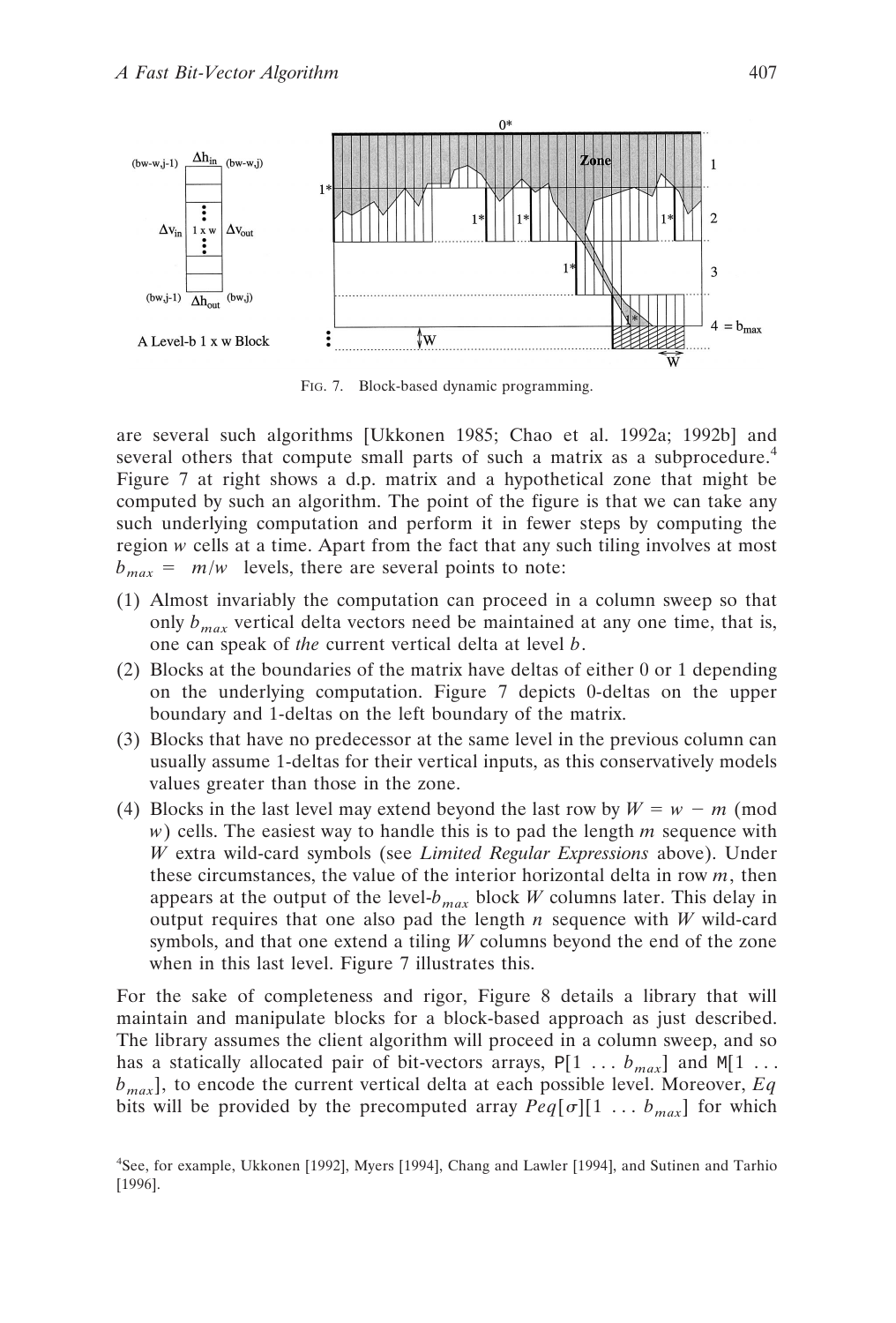```
var int P[1..b_{max}], M[1..b_{max}], Peq[\sigma][1..b_{max}]
procedure Init_Block(b:1..b_{max}, vin:\{0,1\})
\{ (P[b], M[b]) = (vin^w, 0) \}function Advance_Block(b:1..bmax, t:char, hin:{-1,0,1}) : {-1,0,1}
\{ (Pv, Mv, Eq, hout) = (P[b], M[b], Peq[t][b], 0)
   Lines 7-18 of Figure 6 with the following modifications:
       Replace Score with hout, and m with w.
       Add "if hin < 0 then Eq |= 1" between lines 7 and 8.
       Add "if hin < 0 then Mh | = 1 else if hin > 0 then Ph | = 1" between lines 16 and 17.
   (P[b], M[b]) = (Pv, Mv)return hout
}
```
FIG. 8. The block-based library.

 $Peq[s][b](i) \equiv (p_{(b-1)w+i} = s)$ . The procedure Init\_Block establishes all the vertical deltas of the level-*b* block to be vin. The function Advance\_Block, takes the current level-*b* vertical delta vector, horizontal delta hin, and symbol t, as input. It computes the output of the block under such conditions, making the resulting vertical delta the current one, and returning the horizontal output delta, hout, as its functional result. The only fine point in the adaptation of the inner loop of the basic algorithm in Figure 6 to this purpose, is the observation that the horizontal input should be reflected into the vectors Ph, Mh, and Eq as detailed in footnotes 2 and 3 in the previous section on the basic algorithm.

In conclusion, one can improve the speed of any zone-based d.p. algorithm for approximate matching by a factor of *w* given that (1) the algorithm can be arranged to operate in a column (or row) sweep, (2) appropriate input delta's can be found for internal boundaries of the block tiling, and (3) one can effectively determine, from looking only at the level boundaries, whether the tiling contains the zone or not. We generally find these conditions to be true and we illustrate (3) for the  $O(kn)$  expected-time algorithm of Ukkonen in the following discussion.

4.3. A BLOCK-BASED ALGORITHM FOR APPROXIMATE STRING MATCHING. Ukkonen improved the expected time of the standard *O*(*mn*) d.p. algorithm for approximate string matching, by computing only the zone of the d.p. matrix consisting of the prefix of each column ending with the last *k* in the column. That is, if  $x_i = \max\{i: C(i, j) \leq k\}$  then the algorithm takes time proportional to the size of the zone  $Z(k) = \bigcup_{j=0}^{n} \{(i, j): i \in [0, x_j]\}$ . It was shown in Chang and Lampe [1992] that the expected size of  $Z(k)$  is  $O(kn)$ . Computing just the zone is easily accomplished with the observation that  $x_j = \max\{i: i \le x_{j-1} + 1 \text{ and } i\}$  $C(i, j) \leq k$ . Note that while some entries outside of the zone are computed in the event that  $x_i \leq x_{i-1}$ , the time for these can be charged to the corresponding entries in column  $j - 1$ . Another subtlety is that entries outside of the zone are not necessarily computed correctly but always have a value greater than *k*. However, values in the zone are correct, and so the algorithm correctly reports the positions of *k*-matches.

A block-based algorithm for this *O*(*kn*) expected-time algorithm was devised and presented in an earlier paper of ours [Wu et al. 1996] where the blocks were computed in  $O(1)$  time using a 4-Russians lookup table. What we are proposing here, is to do exactly the same thing, except to use our bit-vector approach to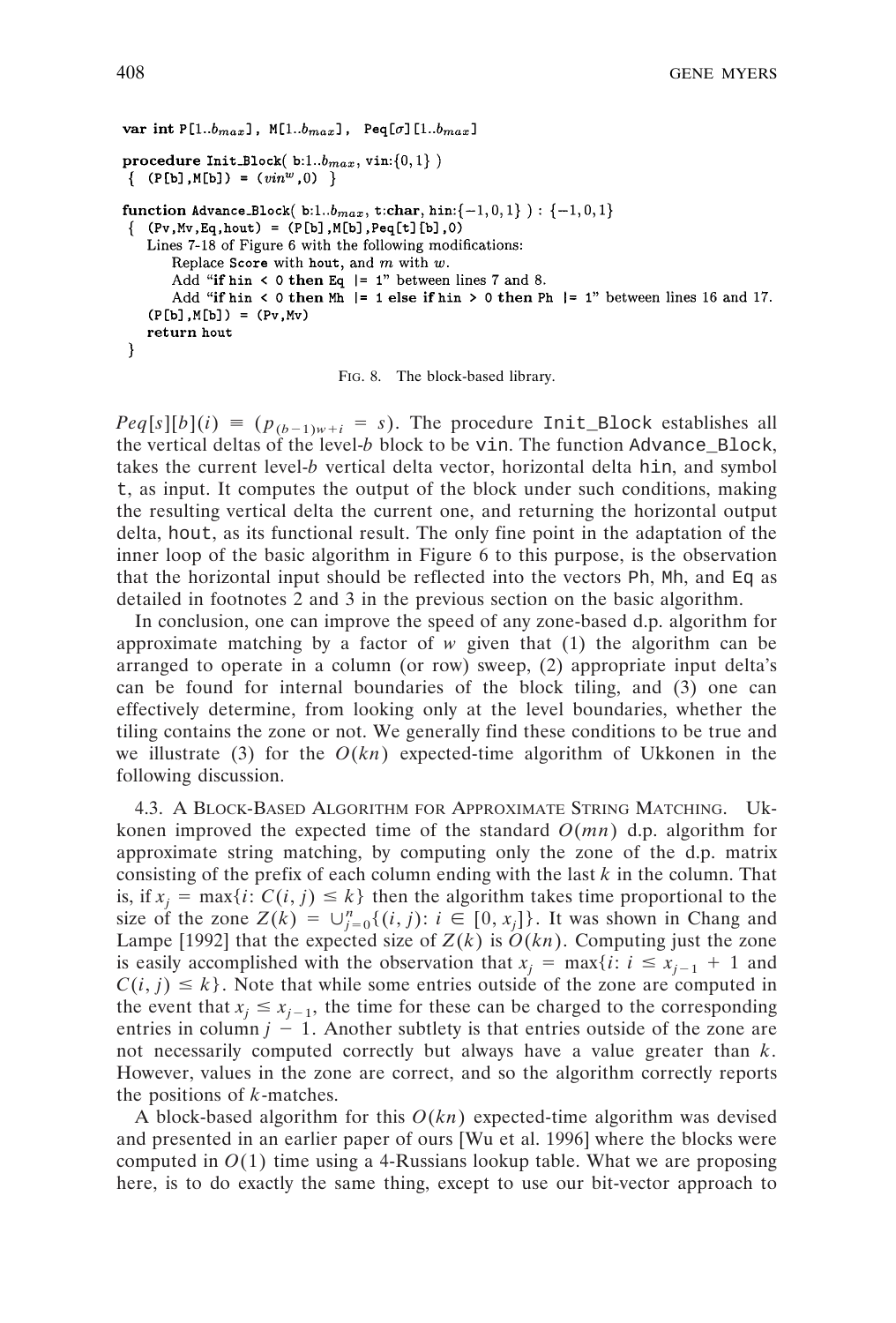compute  $1 \times w$  blocks in  $O(1)$  time. As we will see in the next section, this results in almost a factor of 4-5 improvement in performance, as the 4-Russians table lookups were limited to  $1 \times 5$  blocks and the large tables involved result in much poorer cache coherence, compared to the bit-vector approach where all the storage required typically fits in the on-board CPU cache.

In order for the block-based algorithm to tile  $Z(k)$ , it must know the value of  $C(bw, j)$  at each active level-*b* boundary. This is accomplished by keeping an auxiliary array *Score*[0 ...  $b_{max}$ ] such that *Score*[b]<sub>*i*</sub> =  $C(bw, j)$  for any currently active blocks *b* in column *j*. Doing so is simply a matter of accumulating the horizontal delta returned by Advance\_Block for block *b*, just as the basic algorithm accumulates the horizontal deltas in the last row. These *Score* values are then used to guide the tiling of the block-based algorithm that computes the blocks in levels 1 through  $y_j$  of column *j*, where  $y_j$  is computed from  $y_{j-1}$  as follows:

$$
y_{j} = \begin{cases} y_{j-1} + 1 & \text{if } Score[b]_{j-1} = k \text{ and } y_{j-1} < b_{max} \text{ and} \\ (Peq[t_{j}][y_{j-1} + 1](1) \text{ or } Score[b]_{j} < k) \\ \max\{b : b \le y_{j-1} \text{ and} \\ C(bw, j) < k + w \} \end{cases} \tag{11}
$$

The induction is started by initializing blocks 1 through  $y_0 = \lceil k/w \rceil$  in column 0. During the scan, we found it worthwhile to avoid computing the block at level  $y_{i-1}$  + 1 in column *j*, unless it is certain that  $Z(k)$  properly intersects it. Furthermore, note that one can only ask to remove a block when the score at its level is greater or equal to  $k + w$ , rather than as soon as it does not intersect the zone because determining this would require an  $O(w)$  test. While this leads to a slightly larger area than necessary being computed, it is still the case that the area covered by blocks is properly contained within the zone  $Z(k + w)$  and so  $y_i$ is  $O(k/w)$  in expectation by the theorem of Chang and Lampe [1992]. Thus, our block-based algorithm finds approximate  $k$ -matches in  $O(kn/w)$  expected time. For completeness, we detail the algorithm in Figure 9 using subroutines of the block-based library in Figure 8.

## 5. *Some Empirical Results*

In this final section, we try to give some sense of the performance of our basic algorithm for the case where  $m \leq w$  and our block-based algorithm for the case of unrestricted *m*. All trials were run on a Dec Alpha 4/233 with 196Mb of memory and a 512Kb cache running the DEC UNIX 3.2 operating system. All algorithms considered were coded in ANSI-C and compiled under the GNU C compiler with the -O option on. Bit-vectors were modeled as 64-bit unsigned long integers. The Alpha architecture is optimized for this greater word length, and actually performs unsigned long loads, stores, and bit-ops *more efficiently* than it does so for unsigned ints.

We report on two sets of comparisons. The first is a study of our basic bit-vector algorithm, the bit-vector algorithm of Wu and Manber [1992] (and its specialization by Baeza-Yates and Gonnet [1992] for the case where  $k = 0$ ), and a refinement of the bit-vector algorithm of Baeza-Yates and Navarro [1996]. The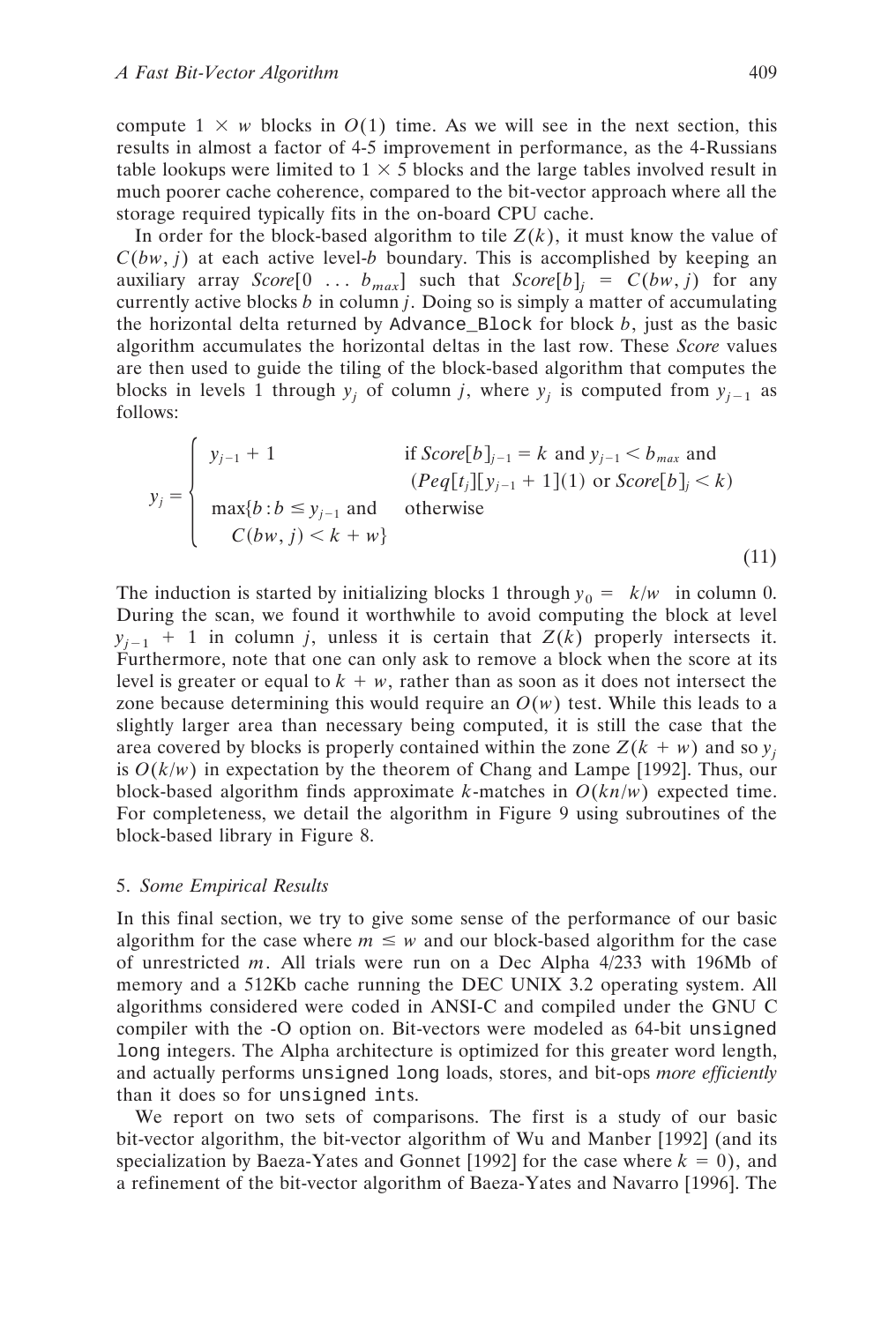```
y = \lfloor k/w \rfloor1.
    for b = 0, 2, ... y do
2.Score[b] = bw3.
\overline{4}.
   for b = 1, 2, ... y do
         Init_Block(b)
5.
6.
    for j = 1, 2, ... n + W do
7<sub>1</sub>{ Carry = 0for b = 1, 2, ... y do
8.
9.
             Score[b] += (Carry = Advance\_Block(b, t_j, Carry))if Score[y] - Carry \leq k and y < b_{max} and ((Peq[t<sub>j</sub>][y+1] & 1) or Carry < 0) then
10.11.
          \{ y \leftarrow 1Init_Block(y)
12.
             Score[y] = Score[y-1] + w - Carry + Advance_Block(y, t_j, Carry)
13.}
14.else
             while Score [y] \geq k + w do
15.16.
                 y \rightarrow 117.
         if y = b_{max} and Score[y] \leq k then
                 print "Match at "\cdot j-W
18.
      \mathcal{F}
```
FIG. 9. Block-based Ukkonen algorithm.

earlier result of Wright [1994] is not included as preliminary experiments indicated that it was noncompetitive even in the case of binary alphabets. In this first series of trials, we limit patterns to the case where *m* is not greater than 64, the number of bits in a bit-vector. The second set of experiments involves all verification-capable algorithms that work when *k* and *m* are unrestricted. In this case, we need only consider our block-based algorithm and the results of Chang and Lampe [1992] and Wu et al. [1996] and the refinement of Baeza-Yates and Navarro [1996], as all other competitors are already known to be dominated in practice by these algorithms [Wu et al. 1996]. Comparisons against the class of filter algorithms are not made in this preliminary study. It is true that they outperform all verification-capable algorithms for sufficiently small mismatch ratio *k*/*m*. Where, exactly, the line gets drawn is deferred to a broader study. Nonetheless, note that any filter algorithm needs a verification-capable algorithm as a subcomponent and hence benefits from a faster algorithm of this genre.

Our preliminary study thus involves seven algorithms, the two in this paper and those in Chang and Lampe [1992], Baeza-Yates and Gonnet [1992], Wu and Manber [1992], Wu et al. [1996], and Baeza-Yates and Navarro [1996]. We took the following steps to make the comparisons as fair as possible. First, the common components of reading and scanning the text and preprocessing the pattern were the same for all implementations. Thus, differences in times are all due to the difference in the body of the scan loop and not to issues such as how the I/O is performed. The code for the algorithm of Chang and Lampe [1992] was obtained from the authors and then further improved by us. The code for our earlier 4-Russians work was written by this author and was, of course, certainly his best effort. On the Alpha, this code ran best with a block size of 5, and this is the size used in the trials below. The code for the bit-vector methods of Baeza-Yates and Gonnet [1992], Wu and Manber [1992], and Baeza-Yates and Navarro [1996] was written by us exactly as detailed in the author's papers. It was then further optimized to remove all common subexpressions, minimize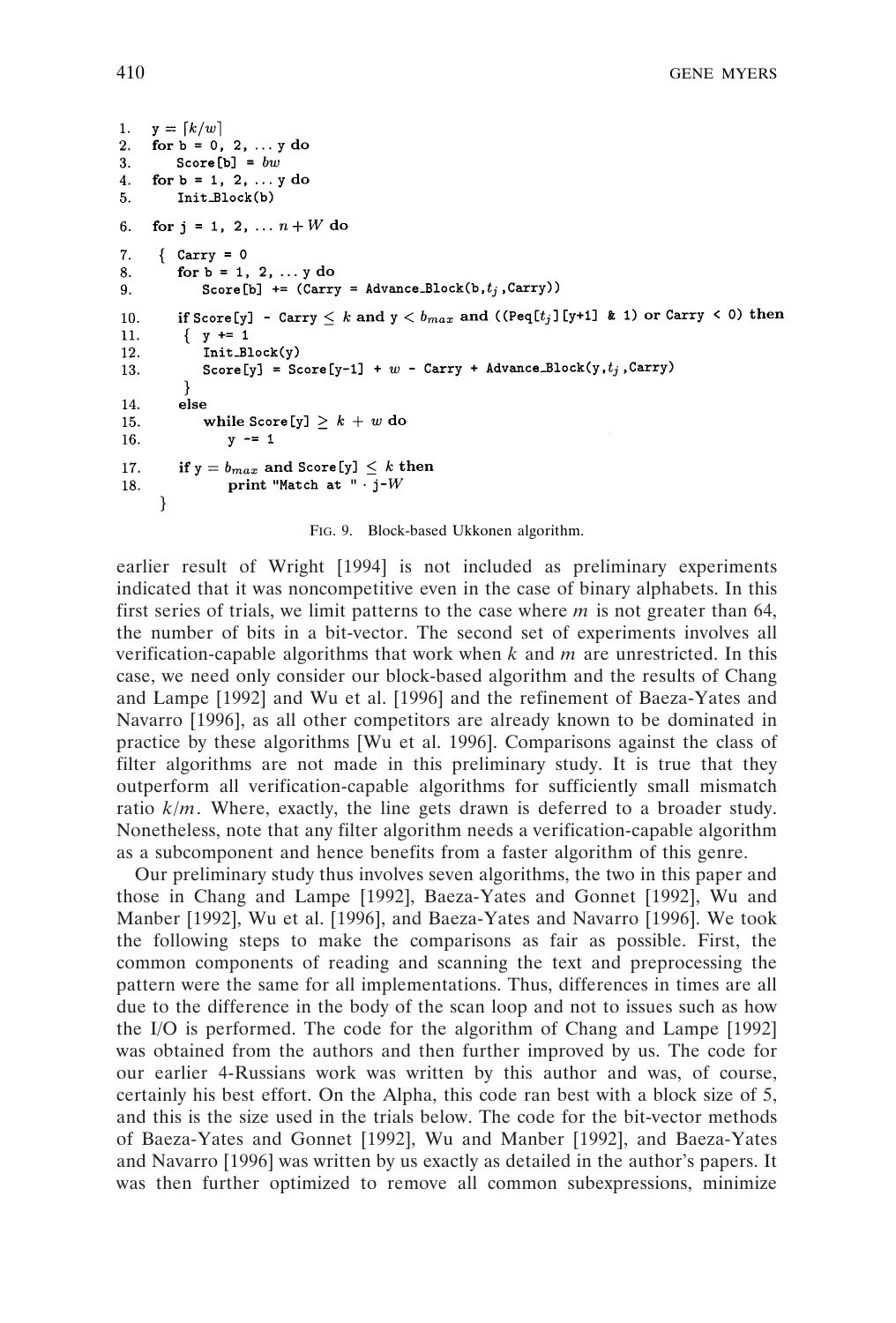loads and stores to memory, and move the evaluation of any constant terms in a loop to the start of the loop. We even went so far as to study the assembly code produced for the innermost loop of each algorithm to make sure that there were no obvious optimizations missed by the compiler. In one case [Baeza-Yates and Navarro 1996], we discovered that making three global variables local permitted the compiler to better use the available registers. Finally, over all cases, the inner-most loop averaged only 20 lines of code and so it was not difficult to give each implementation thorough consideration.

All the implementations, scanned data sets, and command-line scripts for all trials are available via anonymous ftp from the subdirectory myers.grep at ftp.cs.arizona.edu. We make this available not only for those interested in using our software, but also those who wish to perform further studies or to verify our methodology. There are two implementation details that deserve mention. The first is that our implementation of the Baeza-Yates and Navarro [1996] bit-vector algorithm does not include the filter that does not begin to run the underlying bit-vector algorithm until the character being scanned is one of the first  $k + 1$  characters in the pattern. We do so, because this filter optimization is orthogonal and applicable to all of the algorithms being considered here. We want to get a sense of how the basic algorithms compare, such orthogonal optimizations can be layered on later. Secondly, we should mention that, in our implementation of our block-based algorithm, we (1) in-lined all the calls to Init\_Block and Advance\_block, (2) special-cased the Advance\_ block in line 13, and (3) otherwise optimized the code as noted above for our implementations of Wu and Manber [1992] and Baeza-Yates and Navarro [1996].

The expected-time complexity of each algorithm, *A*, is of the form

 $\Theta(f_A(m, k, \sigma)n),$ 

where  $f_A$  is a function of the indicated parameters. Our experiments are aimed at empirically measuring  $f_A$  for each algorithm *A*. Each trial is designed to measure  $f_A$  for a given choice of the parameters. A trial consists of 10 runs of the program over a text of one million characters generated by random selection with equal probability from an alphabet of size  $\sigma$ , and a pattern that is a similarly generated sequence of *m* characters over the same alphabet as the text. The times measured for trials varied from 4 seconds to the 100's of seconds, and the system clock consistently measured run times to an accuracy of 0.1 seconds on our dedicated machine. Thus, the error in the time obtained from each trial is at most about 2.5%.

For the first set of experiments where  $m \leq 64$ , the algorithm of Baeza-Yates and Navarro [1996], as originally reported, only applies for  $(m - k)(k + 2) \le$ 64 when a single word of bits is available. Partitioning the underlying automaton into blocks, each with few enough states to fit in a word, permits its application to larger *m* and *k*. Moreover, just as we compute only the blocks covering a zone of the d.p. matrix, one can compute just those blocks of the automaton with active states during the text scan to arrive at an  $O(n \lceil k^2 / \sqrt{\sigma w} \rceil)$  expected-time variation of the basic algorithm. In the case where  $k \leq w - 2 = 62$ , the automaton can also be partitioned in a way that leads to better code than when *k* is larger. The information for this refinement was communicated to us by the authors [Baeza-Yates and Navarro 1999], and we use it here in order to present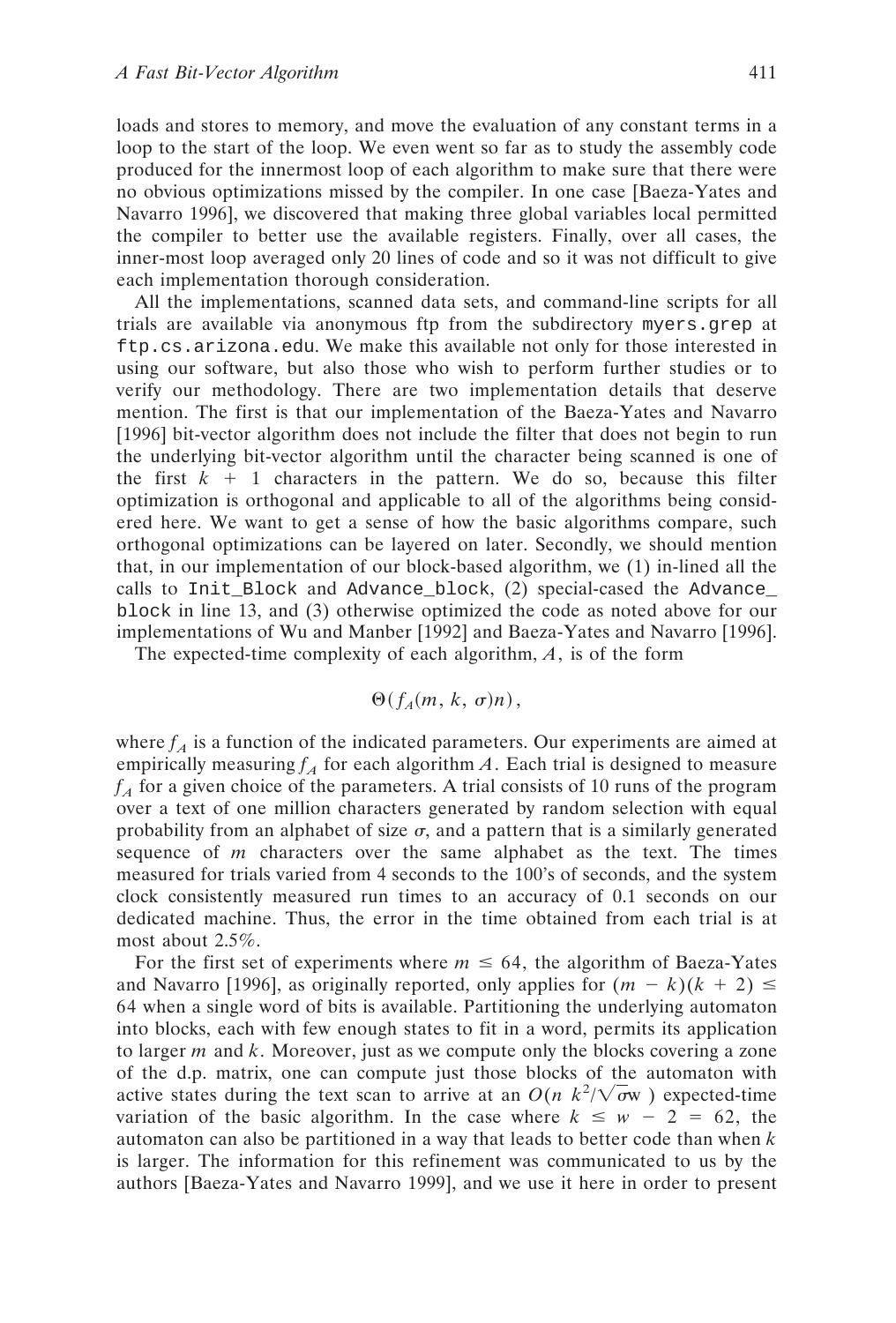

FIG. 10. Performance summary and legions of superiority for bit-vector algorithms.

their work in the best possible light. We refer to this variation as the "Linked-BYN" algorithm in the following discusion.

Our first set of experiments compare the three bit-vector algorithms for the case where  $m \leq 64$ , and the results are shown in Figure 10. At left we show our best estimate for  $f_A$  for each algorithm. For our basic algorithm,  $f_A$  is a constant. We confirmed this by performing 90 trials with different values of *k* and *m* and observing that the time was constant save for a small variation due to semistochastic operating system fluctuations. The same is true of the basic Baeza-Yates and Navarro [1999] when  $(m - k)(k + 2) \le 64$ . For the linked-variation,  $f_A$  depends on *k* and  $\sigma$ , so we ran experiments for every possible *k* and for  $\sigma$ equal to every power of 2. Finally, from theoretical considerations we know that the Wu and Manber algorithm should perform linearly in *k*. A least-squares regression line fits the results of 90 trials very well, but we note that the fit is off by roughly 9% for the first two values of *k* (see Figure 10). We hypothesize that this is due to the effect of branch-prediction in the instruction pipeline hardware. Figure 10 depicts the values of *k* and *m* for which each method is superior to the others. In the zone where the Baeza-Yates and Navarro algorithm requires no automata linking it is 12% faster than our basic algorithm, and for  $k = 0$  the specialiation of the algorithm of Manber and Wu for this case by Baeza-Yates and Gonnet [1992] is 59% faster. In the remaining region, either our algorithm or the linked-BYN algorithm is superior depending on  $k$  and  $\sigma$ . Our algorithm is always superior in the light grey region, and superior in a medium grey region when  $\sigma$  is less than the alphabet size labeling the block.

Our second set of experiments are aimed at comparing verification-capable algorithms that can accommodate unrestricted choices of *k* and *m*. We argued previously that such a study need only involve our block-based algorithm and those of Chang and Lampe [1992], Wu et al. [1996], and the linked variation of Baeza-Yates and Navarro [1996]. All these are zone-based algorithms and when *m* is suitably large, the zone never reaches the last row of the d.p. matrix/ automaton, so that the running time does not depend on  $m$ . Thus, we set  $m =$ 400 for all trials and ran 107 trials with  $(k, \sigma) \in \{0, 1, 2, ..., 6, 8, 10, ...,$ 20, 24, 28, ...,  $60\} \times \{2, 4, 8, 16, 32\} \cup \{64, 68, 72, \ldots, 120\} \times \{32\}.$ The one exception is the linked-BYN algorithm which we did not run for  $k > 62$ as for such *k* the approach requires additional partitioning which further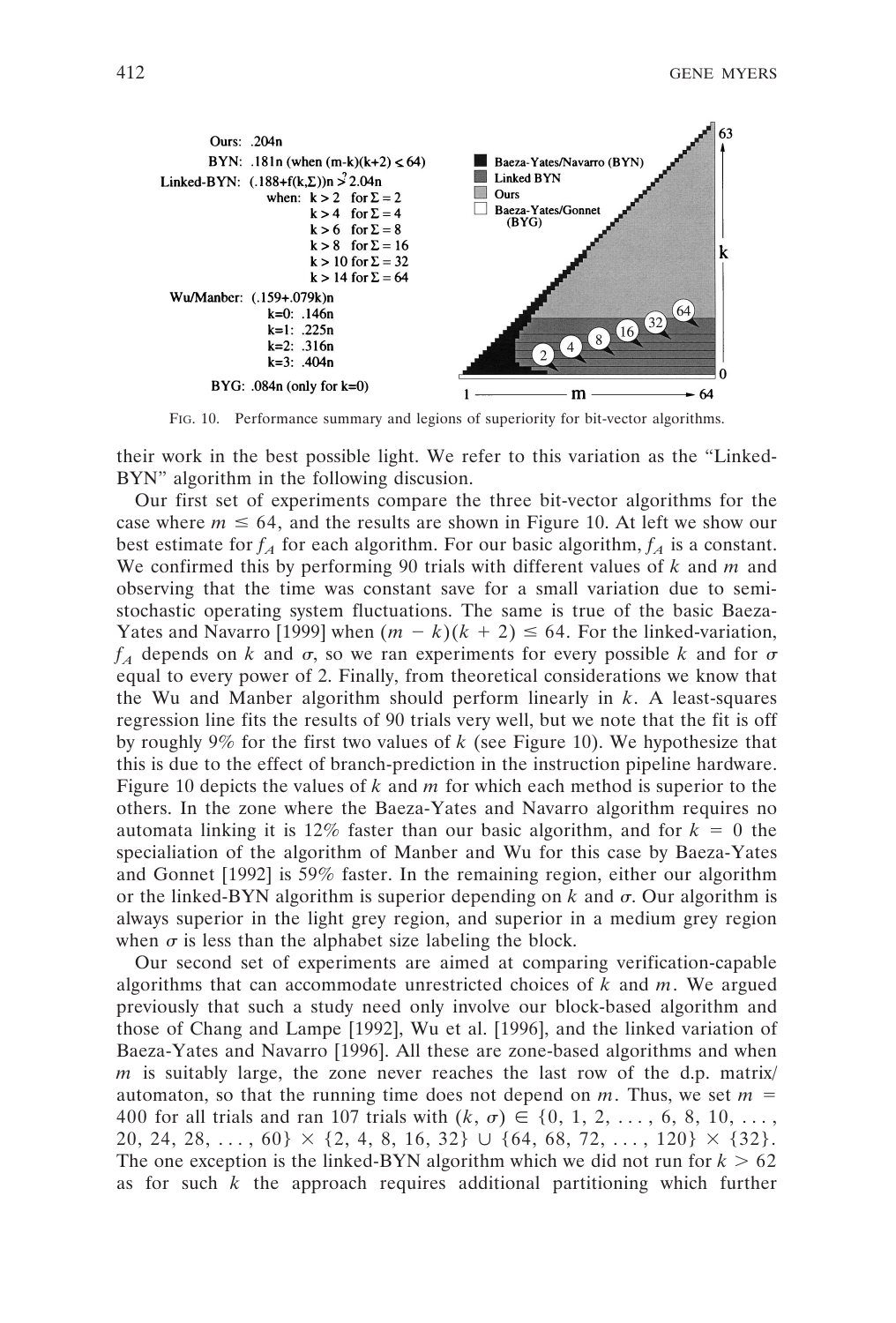

FIG. 11. Timing curves for the  $O(kn/w)$  block-based algorithm ("This") versus Chang/Lampe ("ChaLa"), Wu/Manber/Myers ("WMM") with log *s* 5 5, and linked-Baeza-Yates/Navarro ("BYN"), with alphabet sizes (a)  $\sigma = 2$ , (b)  $\sigma = 4$ , (c)  $\sigma = 8$ , (d)  $\sigma = 16$ , and (e)  $\sigma = 32$ .

degrades its performance. For each of the five choices of  $\sigma$ , Figure 11 has a graph of time as a function of *k*, one curve for each algorithm. In the case of the 4-Russians algorithm [Wu et al. 1996], tables were built for evaluating the d.p. matrix in  $1 \times 5$  blocks, the size at which the best performance is obtained as described in the original paper on this approach. From Figure 11, it is immediately clear that our block-based algorithm is superior to the others for all choices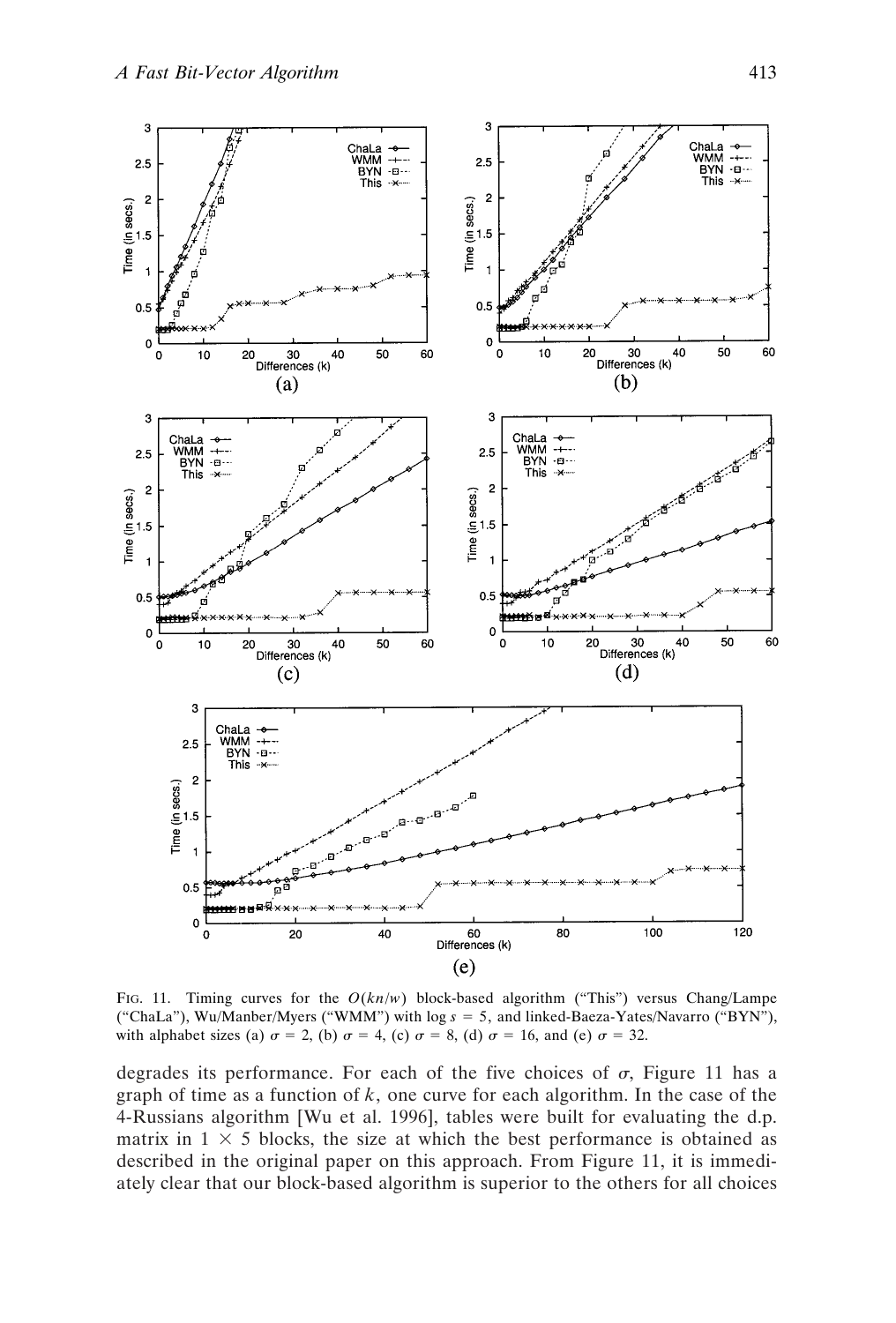of  $k$  and  $\sigma$ , except for a few values of  $k$  near 0 where the linked-BYN algorithm has a slight edge as expected from the previous experiment. The factor by which our algorithm is superior varies inversely with  $\sigma$ . We imagine that the Chang and Lampe may eventually overtake our algorithm for very large  $\sigma$  but we were only able to confirm that it does not do so for  $\sigma = 95$ , the number of printable ASCII characters and the largest setting possible for our software. Finally, note the discrete stair-step pattern of our algorithm due to discrete increases in the average number of blocks needed to cover each column of  $Z(k)$ .

While the study above is not exhaustive, it clearly shows that our bit-vector idea for approximate string matching leads to algorithms that are the best in practice for a wide range of operating conditions.

ACKNOWLEDGMENTS. The author is indebted to Marie-France Sagot for helpful conversations during the early development of this result, and to Will Evans, Toni Pitassi, and Maria Bonet for the suggestion that addition looked like it might provide the way to compute *Xh* quickly.

#### **REFERENCES**

- BAEZA-YATES, R. A., AND GONNET, G. H. 1992. A new approach to text searching. *Commun. ACM 35*, 74–82.
- BAEZA-YATES, R. A., AND NAVARRO, G. 1996. A faster algorithm for approximate string matching. In *Proceedings of the 7th Symposium on Combinatorial Pattern Matching.* Lecture Notes in Computer Science, Vol. 1075. Springer-Verlag, New York, pp. 1–23.
- BAEZA-YATES, R. A. AND NAVARRO, G. 1999. Analysis for algorithm engineering: Improving an algorithm for approximate pattern matching. Unpublished manuscript.
- CHAO, K. M., HARDISON, R. C., AND MILLER, W. 1992. Recent developments in linear-space alignment methods: A survey. *J. Comput. Biol. 1,* 271–291.
- CHANG, W. I., AND LAMPE, J. 1992. Theoretical and empirical comparisons of approximate string matching algorithms. In *Proceedings of the 3rd Symposium on Combinatorial Pattern Matching.* Lecture Notes in Computer Science, vol. 644. Springer-Verlag, New York, pp. 172–181.
- CHANG, W. I. AND LAWLER, E. L. 1994. Sublinear expected time approximate matching and biological applications. *Algorithmica 12*, 327–344.
- CHAO, K. M., HARDISON, R. C., AND MILLER, W. 1992. Recent developments in linear-space alignment methods: A survey. *J. Comput. Biol. 1*, 271–291.
- CHAO, K. M., PEARSON, W. R., AND MILLER, W. 1992. Aligning two sequences within a specified diagonal band. *Comput. Appl. BioSciences 8*, 481–487.
- COBBS, A. 1995. Fast approximate matching using suffix trees. In *Proceedings of the 6th Symposium on Combinatorial Pattern Matching.* Lecture Notes in Computer Science, vol. 937. Springer-Verlag, New York, pp. 41–54.
- GALIL, Z., AND PARK, K. 1990. An improved algorithm for approximate string matching. *SIAM J. Comput. 19*, 989–999.
- LANDAU, G. M., AND VISHKIN, U. 1988. Fast string matching with k differences. *J. Comput. Syst. Sci. 37*, 63–78.
- MASEK, W. J., AND PATERSON, M. S. 1980. A faster algorithm for computing string edit distances. *J. Comput. Syst. Sci. 20*, 18–31.
- MYERS, E. W. 1994. A sublinear algorithm for approximate keywords searching. *Algorithmica 12*, 345–374.
- PEVZNER, P., AND WATERMAN, M. S. 1995. Multiple filtration and approximate pattern matching. *Algorithmica 13*, 135–154.
- SELLERS, P. H. 1980. The theory and computations of evolutionary distances: Pattern recognition. *J. Algorithms 1*, 359–373.
- SUTINEN, E., AND TARHIO, J. 1996. Filtration with q-samples in approximate string matching. In *Proceedings of the 7th Symposium on Combinatorial Pattern Matching.* Lecture Notes in Computer Science, vol. 1075. Springer-Verlag, New York, pp. 50–63.
- UKKONEN, E. 1985. Finding approximate patterns in strings. *J. Algorithms 6*, 132–137.